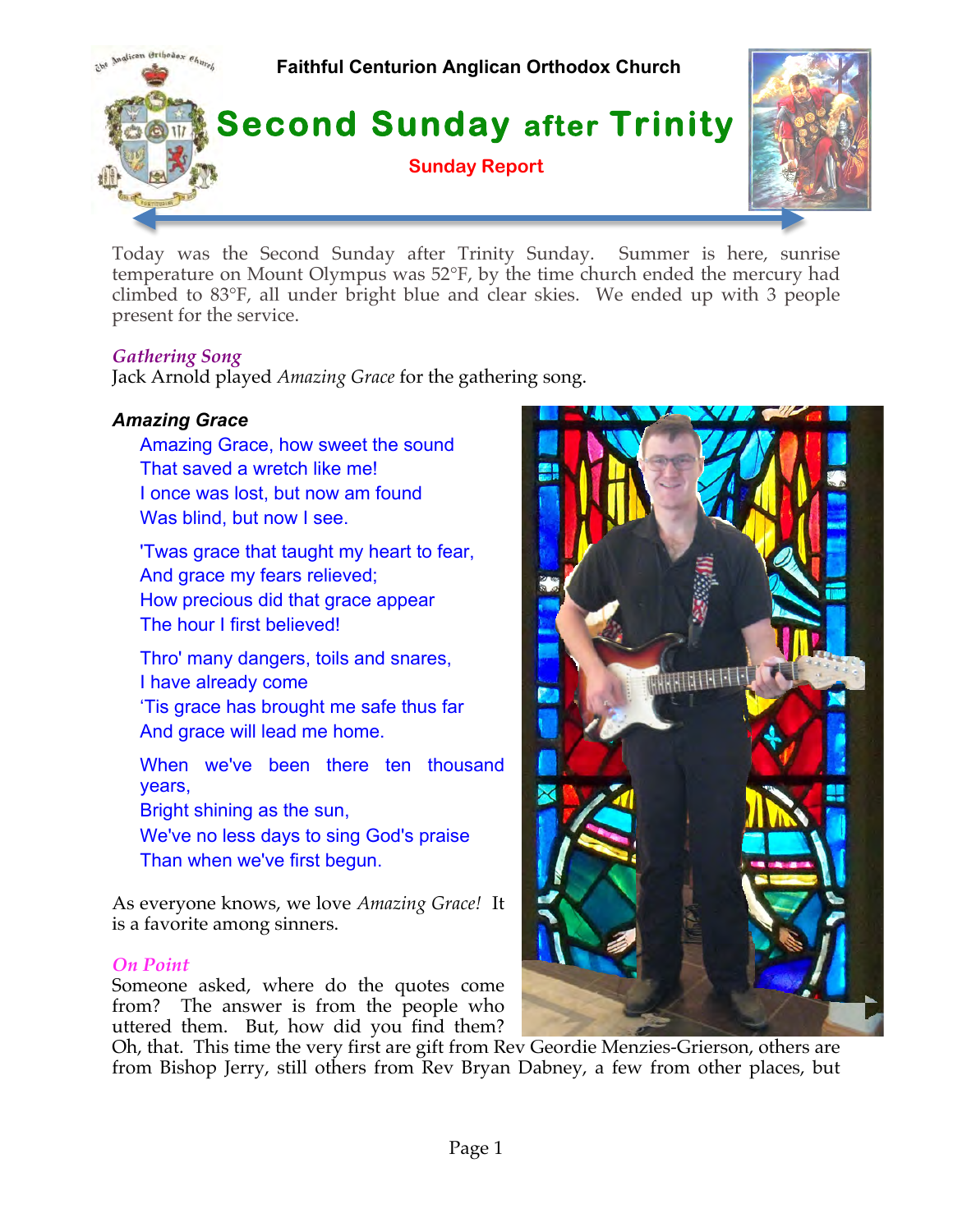Page 2

overall mostly from Bryan. He always has a few great ones to share. So, on to the On Point quotes –

For I say unto you, That none of those men which were bidden shall taste of my supper. Luke 14:24

They were invited, yet they would not come; but others shall come, and fill the tables, and the great feast shall be furnished with guests. No provisions of mercy will ever be wasted. If you who are the sons and daughters of godly parents, or you who are the regular hearers of the Word, will not have Christ, then others shall. If you hear, but hear in vain, then the rank outsiders shall be brought in, and they shall feed upon the blessed provisions of the infinite mercy of God, and God shall be glorified; but terrible will be your doom when the great Giver of the gospel feast says concerning you and those like you, "None of those men which were bidden shall taste of my supper."

*C. H. Spurgeon's Expositions*  compiled by Larry Brown

By comparison with God's perfect understanding, we are like a man inside a barrel looking through a bunghole.

*R. R. Brown*

The sceptic may truly said to be topsyturvy; for his feet are dancing upwards in idle ecstasies, while his brain is in the abyss.

*G. K. Chesterton*

We have much to do and little time in which to get it done!

*A. W. Tozer*

Come and hear, all ye that fear God, and I will declare what he hath done for my soul. *Psalm 66:16*

Woe unto them that decree unrighteous decrees, and that write grievousness which they have prescribed; to turn aside the needy from judgment, and to take away the right from the poor of my people, that widows may be their prey; and that they may rob the fatherless!

*Isaiah 10:1-2*

The good man is perished out of the earth: and there is none upright among men: they all lie in wait for blood; they hunt every man his brother with a net.

*Micah 7:2*

But he that receiveth seed into the good ground is he that heareth the word, and understandeth it; which also beareth fruit, and bringeth forth, some an hundredfold, some sixty, some thirty.

*St. Matthew 13:23*

For false Christs and false prophets shall rise, and shall shew signs and wonders, to seduce, if it were possible, even the elect. But take heed: behold, I have foretold you all things.

*St. Mark 13:22-23*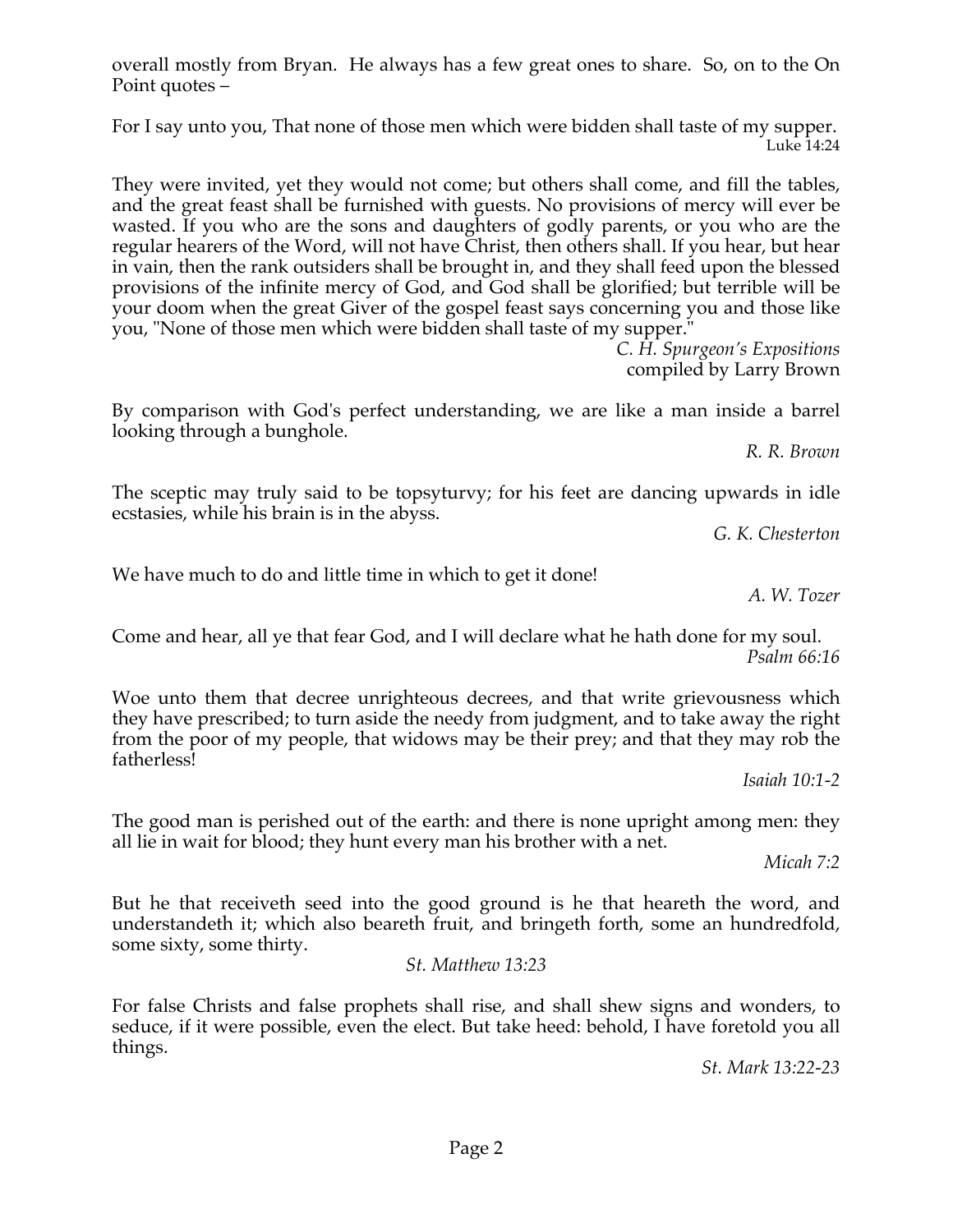For whosoever shall call upon the name of the Lord shall be saved.

*Romans 10:13*

Preach the word...

*II St. Timothy 4:2*

I fear much for many professing Christians. I see no sign of fighting in them, much less of victory. They never strike on stroke on the side of Christ. They are at peace with his enemies. They have no quarrel with sin. I warn you, this is not Christianity. This is not the way to heaven.

> *JC Ryle* 19<sup>th</sup> century Anglican bishop and author

To my mind it is wholly irresponsible to go into the world incapable of preventing violence, injury, crime, and death. How feeble is the mind-set to accept defenselessness. How unnatural. How cheap. How cowardly. How pathetic.

*Ted Nugent*  $20<sup>th</sup>$  and  $21<sup>st</sup>$  century American guitarist and patriot

Carnality and corruption creep into the spiritual and political realm of our life like cancer and deteriorate the whole fabric of state and society. Even the church is becoming a cold storage of Christians whose conscience, moral and spiritual values and witnesses are highly frozen forming a degraded crowd.

*Rev. Gummapu Anand Kummar*

21<sup>st</sup> century Anglican Orthodox minister and mechanical engineer in India

Every educational system has a moral goal that it tries to attain and that informs its curriculum. It wants to produce a certain kind of human being. This intention is more or less explicit... There is one thing a professor can be absolutely certain of: almost every student entering the university believes, or says he believes, that truth is relative. The danger they have been taught to fear from absolutism is not error but intolerance. Relativism is necessary to openness; and this is the virtue, the only virtue, which all primary education for more than fifty years has dedicated itself to inculcating.

*Allen Bloom*

20<sup>th</sup> century American scholar and author The Closing of the American Mind, pp. 25-26

Regardless of the particular problem facing Americans today, too often the first question asked is, "When is the government going to save us?" At the most fundamental level, this question is a socialist response to private concerns. Free men in a free society do not look to government for solutions to private matters. Why? Because government is not God; it cannot "give" to one unless it first takes away from another. The "taking" mechanism of big government is that characteristic which tramples upon the liberty of its citizens. We do not live in a free society when the government can take our property in the form of taxes and give it to others.

> *Al Benson, Jr. and Walter Donald Kennedy*  $20<sup>th</sup>$  and  $21<sup>st</sup>$  century American political commentators and authors Lincoln's Marxists, p. 48)

Did you empower the government to impair the freedom of us all because of the mania and terror of a few?

*Andrew Napolitano*  $20<sup>th</sup>$  and  $21<sup>st</sup>$  century American jurist, author and Constitutionalist.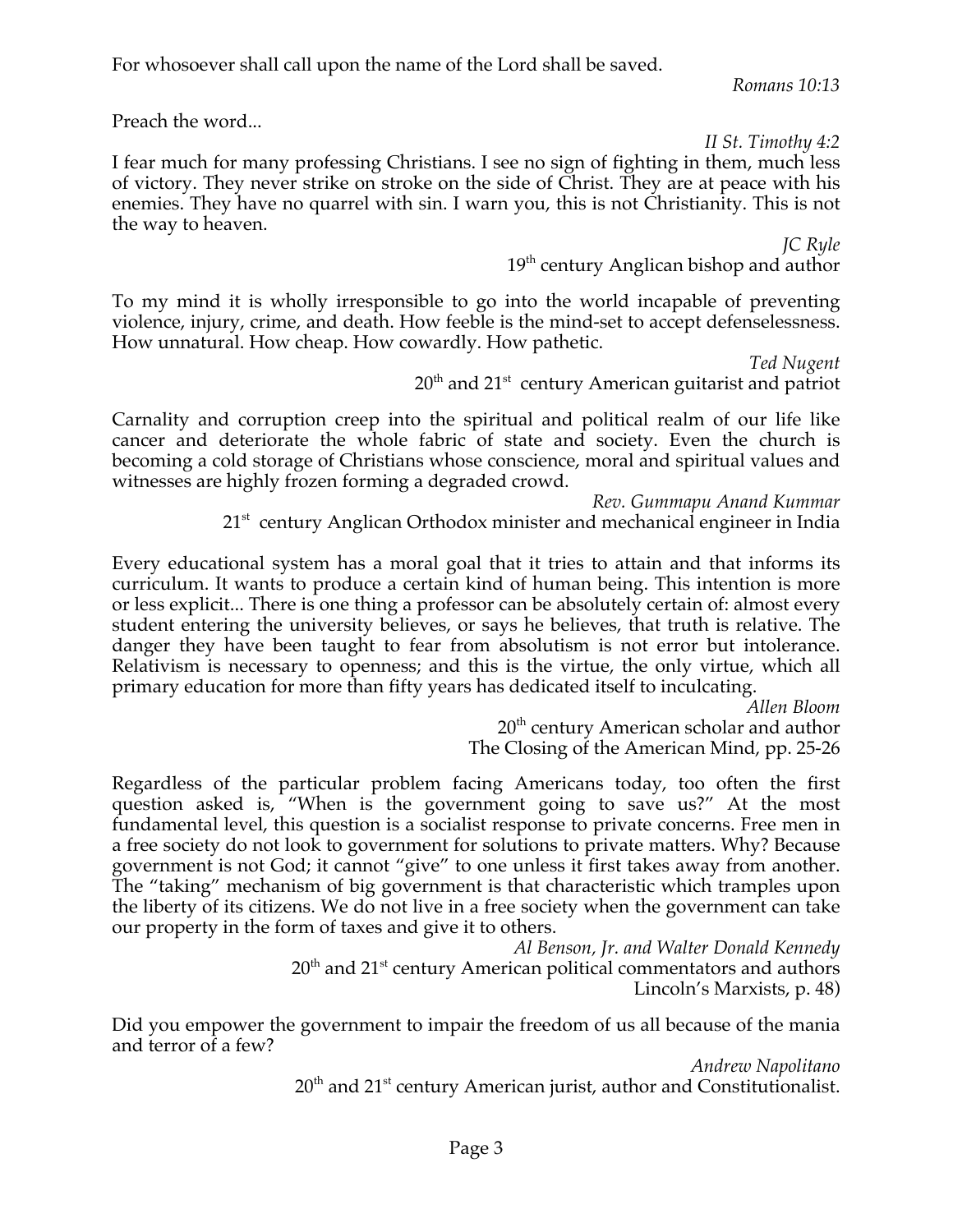# *Propers*

Each Sunday there are Propers: special prayers and readings from the Bible. There is a Collect for the Day; that is a single thought prayer, most written either before the refounding of the Church of England in the 1540s or written by Bishop Thomas Cranmer, the first Archbishop of Canterbury after the re-founding.

The Collect for the Day is to be read on Sunday and during Morning and Evening Prayer until the next Sunday. The Epistle is normally a reading from one of the various Epistles, or letters, in the New Testament. The Gospel is a reading from one of the Holy Gospels, Matthew, Mark, Luke and John. The Collect is said by the minister as a prayer, the Epistle can be read by either a designated reader (as we do in our church) or by one of the ministers and the Holy Gospel, which during the church service is read by an ordained minister.

The propers are the same each year, except if a Red Letter Feast, that is one with propers in the prayerbook, falls on a Sunday, then those propers are to be read instead, except in a White Season, where it is put off. Red Letter Feasts, so called because in the Altar Prayerbooks the titles are in red, are special days. Most of the Red Letter Feasts are dedicated to early saints instrumental in the development of the church, others to special events. Some days are particularly special and the Collect for that day is to be used for an octave (eight days) or an entire season, like Advent or Lent.

The Propers for today are found on Page 191-192, with the Collect first:

#### Second Sunday after Trinity. *The Collect.*

**LORD**, who never failest to help and govern those whom thou dost bring up in thy stedfast fear and love; Keep us, we beseech thee, under the protection of thy good providence, and make us to have a perpetual fear and love of thy holy Name; through Jesus Christ our Lord. *Amen.* **O**

Dru Arnold read today's Epistle, which came from the Third Chapter of St. John's First Epistle, beginning at the Thirteenth Verse.

**ARVEL** not, my brethren, if the world hate you. We know that we have passed from L death unto life, because we love the brethren. **MARVEL** not, my brethren, if the world hate you. We know that we have passed from death unto life, because we love the brethren. He that loveth not his brother abideth in death. Whosoever hateth his brother is a murderer: and ye know that no murderer hath eternal life abiding in him. Hereby perceive we the love of God, because he laid down his life for us: and we ought to lay down our lives for the brethren. But whoso hath this world's good, and seeth his brother have need, and shutteth up his bowels of compassion from him, how dwelleth the love of God in him? My little children, let us not love in word, neither in tongue; but in deed and in truth. And hereby we know that we are of the truth, and shall assure our hearts before him. For if our heart condemn us, God is greater than our heart, and knoweth all things. Beloved, if our heart condemn us



not, then have we confidence toward God. And whatsoever we ask, we receive of him,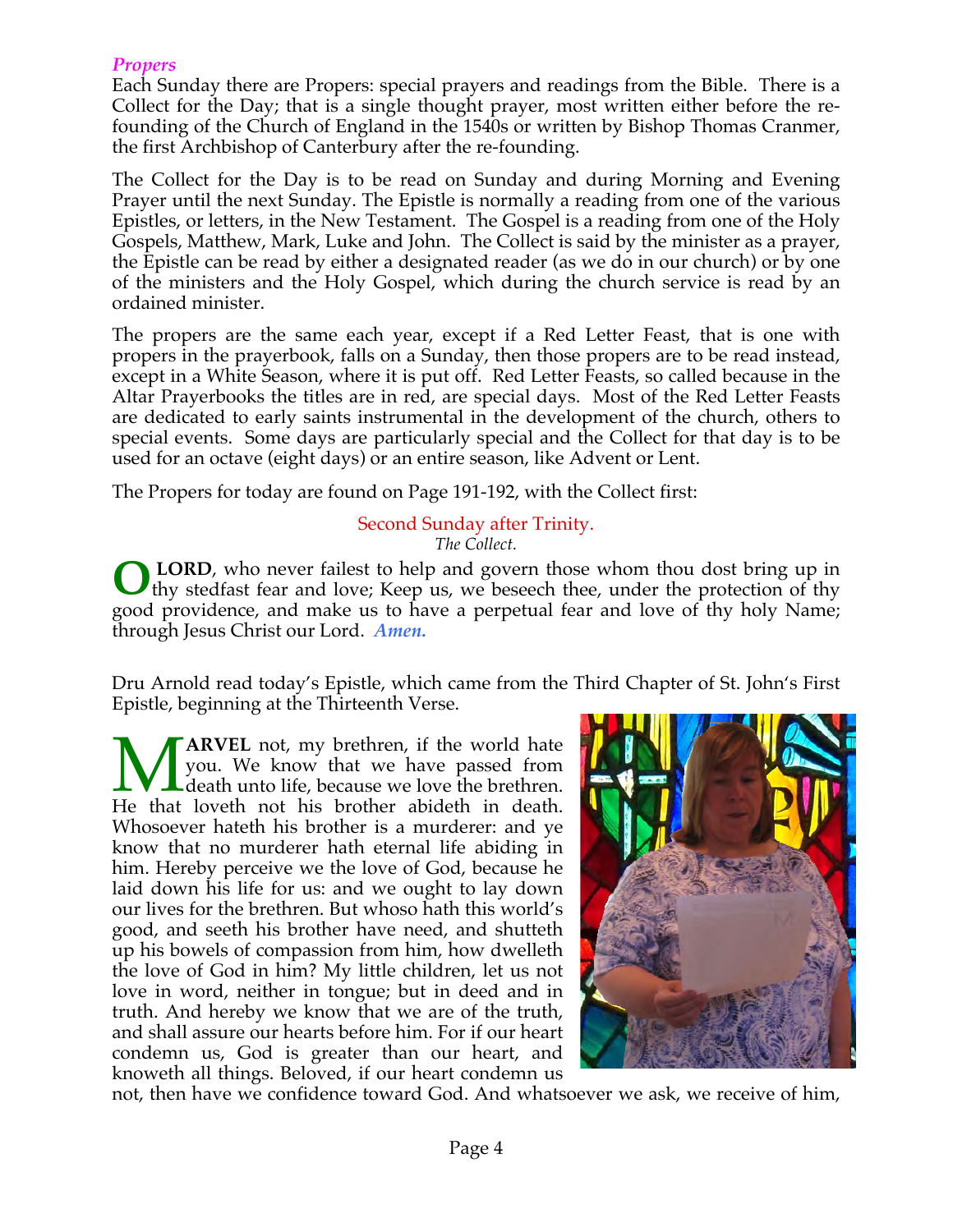because we keep his commandments, and do those things that are pleasing in his sight. And this is his commandment, That we should believe on the name of his Son Jesus Christ, and love one another, as he gave us commandment. And he that keepeth his commandments dwelleth in him, and he in him. And hereby we know that he abideth in us, by the Spirit which he hath given us.

John gave us God's commandment: That we should believe on the name of his Son Jesus Christ, and love one another. We are exhorted to love one another not in word only, but in deed and in truth. We are to carry out the word we have been given, not just to repeat the words.

Actions speak louder than words. If we are to lead people to Christ, we must be in front of them showing the way.

Hap Arnold read today's Holy Gospel which started in the Fourteenth Chapter of the

Gospel according to St. Luke, beginning at the Sixteenth Verse. This is another of Jesus' stories. This one is of a rich man who made a great supper; a thing of great value in times of hunger.

**CERTAIN** man made a great supper, and bade many: and sent his servant at supper time to say **CERTAIN** man made a great<br>supper, and bade many: and sent<br>to them that were bidden, Come; for all things are now ready. And they all with one consent began to make excuse. The first said unto him, I have bought a piece of ground, and I must needs go and see it: I pray thee have me excused. And another said, I have bought five yoke of oxen, and I go to prove them: I pray thee have me excused. And another said, I have married a wife, and therefore I cannot come. So that servant came, and shewed his lord these things. Then the master of the house being angry said to his servant, Go out quickly into the streets and lanes of the city, and bring in hither the poor, and the maimed, and the halt, and the blind. And the servant



said, Lord, it is done as thou hast commanded, and yet there is room. And the lord said unto the servant, Go out into the highways and hedges, and compel them to come in, that my house may be filled. For I say unto you, that none of those men which were bidden shall taste of my supper.

Are we like the busy people, are our lives so filled with important activities that we have no time to come to the Lord's Supper? Think about that when you set your bedtime on Saturday, think about that when you schedule the outing for Sunday morning.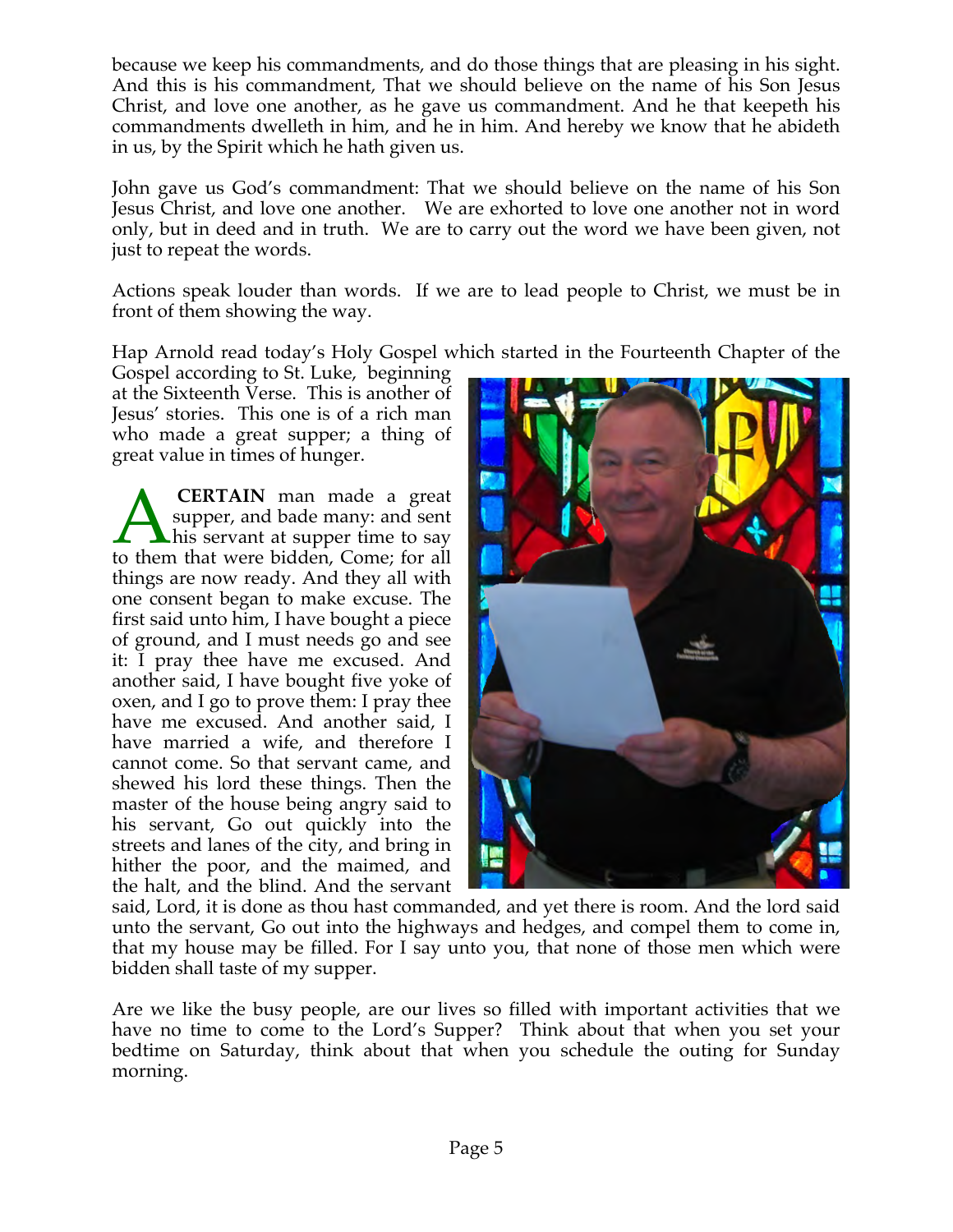### *Sermon – Reverend Deacon Jack Arnold - Time and Action*

Today's sermon brought the Collect, Epistle and Gospel together and is partly contained in the forewords above.

Consider these words from the Collect:

… who never failest to help and govern those whom thou dost bring up in thy stedfast fear and love; Keep us, we beseech thee, under the protection of thy good providence, and make us to have a perpetual fear and love of thy holy Name…

We must acknowledge God will help and lead us if we will look to him for that help and leadership. We need His Help, in the form of the Holy Ghost, to direct our hearts, minds and souls to look to Him for that Help in our time of need.

Speaking of time of need; when do we need God? Only when we are falling short of perfection. That would be all the time.



The Epistle is a great illustration of why we need guidance from the Holy Ghost all the time. If we want God's love, we have to love those around us. That is pretty easy. It is easy to love people. The problem is that we actually have to act on that claim of love, not just say we love them. We have to give of our time and effort to help those around us who have problems. John tell us "And this is his commandment, That we should believe on the name of his Son Jesus Christ, and love one another, as he gave us commandment. And he that keepeth his commandments dwelleth in him, and he in him. And hereby we know that he abideth in us, by the Spirit which he hath given us."

So how far do we have to go to fulfill our obligation to love our fellow beings? We have a leader, Jesus Christ the righteous; and he is *not only* the Propitiation for our sins<sup>1</sup>, but who set the standard for our performance. As John reminds us, "He laid down his life for us." So, too much work or I don't have time are probably not valid excuses.

Speaking of time, many times people put off church for other "more important" things, do you? Like the certain man who made a great supper, the Lord sets aside a time

 <sup>1</sup> *Book of Common Prayer,* the Comfortable Words, Page 76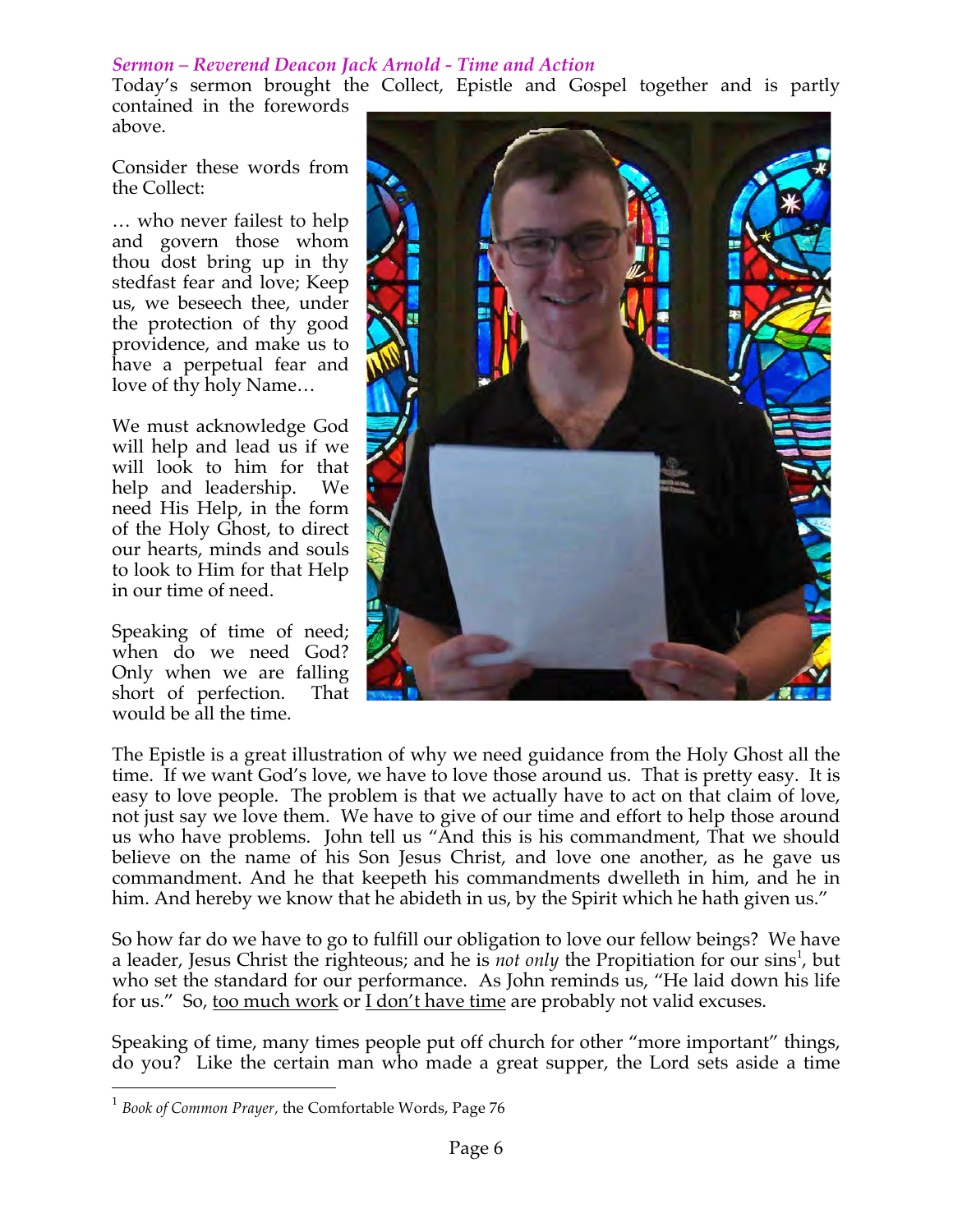every week for us to worship with Him. Actually His time is pretty flexible. The Lord's worship can be done at times other than 1000 on Sunday morning if you really do have to work, you have weekend duty, you are on alert or something you really cannot get out of. But, where are your priorities? Is a football game, a fishing trip or just plain sleeping in the "reason" for your failing to show for the great supper? When you fail to plan ahead, you plan to fail.

The Gospel is about more than just going to church, it is about priorities. We need to put the things that are really important in the list of things to do above the things that are not really important. We need to think about what is important to us and to God. Sometimes they are different. Then, we need the Holy Ghost to get our priorities in order.

People do what is important to them. When they feel guilty they come up with excuses, but in reality, they please themselves.

So, what we need to do is ask the Holy Ghost for help to make God's agenda ours; thus when we please God, we please ourselves. A win – win situation.

If we do not make time for God, how do we expect Him to make time for us? If we will not diligently study the lessons He has left for us, how can we expect to know what He wants us to do?

Do you recall the words of GK Chesterton:

"Christianity has not been tried and found wanting; it has been found difficult and not tried."

We need to come to church and read the Bible so we can find out what God wants. But, the idea is not to find out what He wants so we can work around it or live with it, but rather live in it. Think about the 613 Mosaic laws and the Pharisees who made a good living telling people how to comply with them to the letter and still do just what they wanted to do.

If we find out what God wants and decide to actually do it instead of avoid it, we are still faced with an often huge problem of where do we get the strength to accomplish this task. The answer is circular, from God, the Holy Ghost. He never asks us to do anything we cannot do good enough for Him if we rely on Him. Never.

Heaven is at the end of an uphill trail. The easy downhill trail does not lead to the summit.

The time is now, not tomorrow. The time has come, indeed. How will you ACT?

It is by our actions we are known.

# **Be of God - Live of God - Act of God**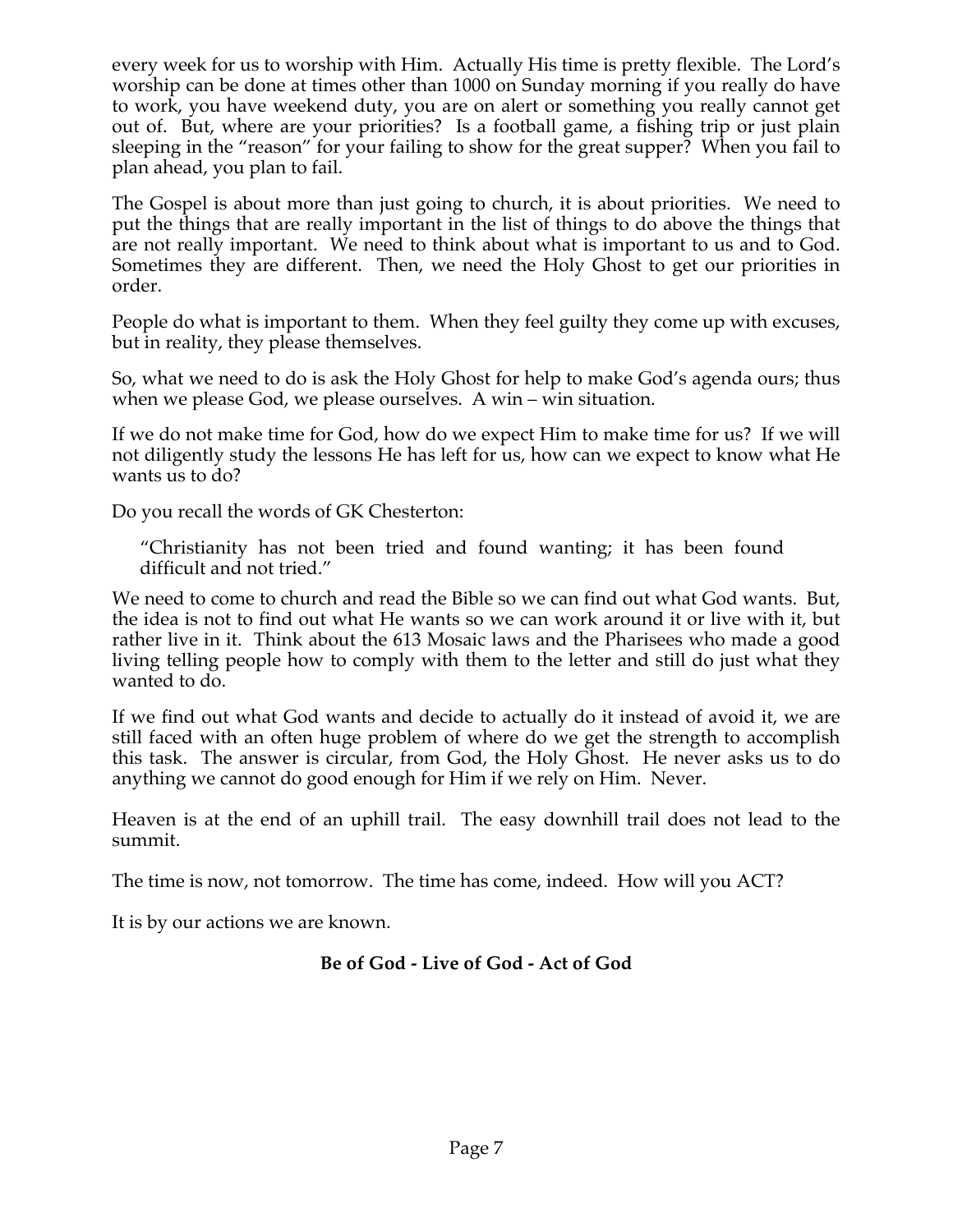### *Bishop Ogles' Sermon*

We are oft fortunate to get copies of Bishop Jerry's sermon notes. Today is one of those

Sundays. Today's sermon starts off with the collect, and like always, it will give you a lot to consider in your heart.

#### **Sermon Notes**

Second Sunday after Trinity Saint Andrew's Anglican Orthodox Church God or Mammon? 9 June 2013, Anno Domini

#### Second Sunday after Trinity. *The Collect.*

**LORD**, who never failest to help and govern those whom thou dost bring up in thy stedfast fear and love; Keep us, we beseech thee, under the protection of thy **O**



good providence, and make us to have a perpetual fear and love of thy holy Name; through Jesus Christ our Lord. *Amen.*

### **The First Lesson (Third Set of Propers)**

*1 And the child Samuel ministered unto the LORD before Eli. And the word of the LORD was precious in those days; there was no open vision. 2 And it came to pass at that time, when Eli was laid down in his place, and his eyes began to wax dim, that he could not see; 3 And ere the lamp of God went out in the temple of the LORD, where the ark of God was, and Samuel was laid down to sleep; 4 That the LORD called Samuel: and he answered, Here am I. 5 And he ran unto Eli, and said, Here am I; for thou calledst me. And he said, I called not; lie down again. And he went and lay down. 6 And the LORD called yet again, Samuel. And Samuel arose and went to Eli, and said, Here am I; for thou didst call me. And he answered, I called not, my son; lie down again. 7 Now Samuel did not yet know the LORD, neither was the word of the LORD yet revealed unto him. 8 And the LORD called Samuel again the third time. And he arose and went to Eli, and said, Here am I; for thou didst call me. And Eli perceived that the LORD had called the child. 9 Therefore Eli said unto Samuel, Go, lie down: and it shall be, if he call thee, that thou shalt say, Speak, LORD; for thy servant heareth. So Samuel went and lay down in his place. 10 And the LORD came, and stood, and called as at other times, Samuel, Samuel. Then Samuel answered, Speak; for thy servant heareth.*

*11 And the LORD said to Samuel, Behold, I will do a thing in Israel, at which both the ears of every one that heareth it shall tingle. 12 In that day I will perform against Eli all things which I have spoken concerning his house: when I begin, I will also make an end. 13 For I have told him that I will judge his house for ever for the iniquity which he knoweth; because his sons made themselves vile, and he restrained them not. 14 And therefore I have sworn unto the house of Eli, that the iniquity of Eli's house shall not be purged with sacrifice nor offering for ever. 15 And Samuel lay until the morning, and opened the doors of the house of the LORD. And Samuel feared to shew Eli the vision. 16 Then Eli called Samuel, and said, Samuel, my son. And he answered, Here am I. 17 And he said, What is the thing that the LORD hath said unto thee? I pray thee hide it not from me: God do so to thee, and more also, if thou hide any thing from me of all the things that he said unto thee. 18 And Samuel told him every whit, and hid nothing from him. And he said, It is the LORD: let him do what seemeth him good*. (I Samuel 3:1-18)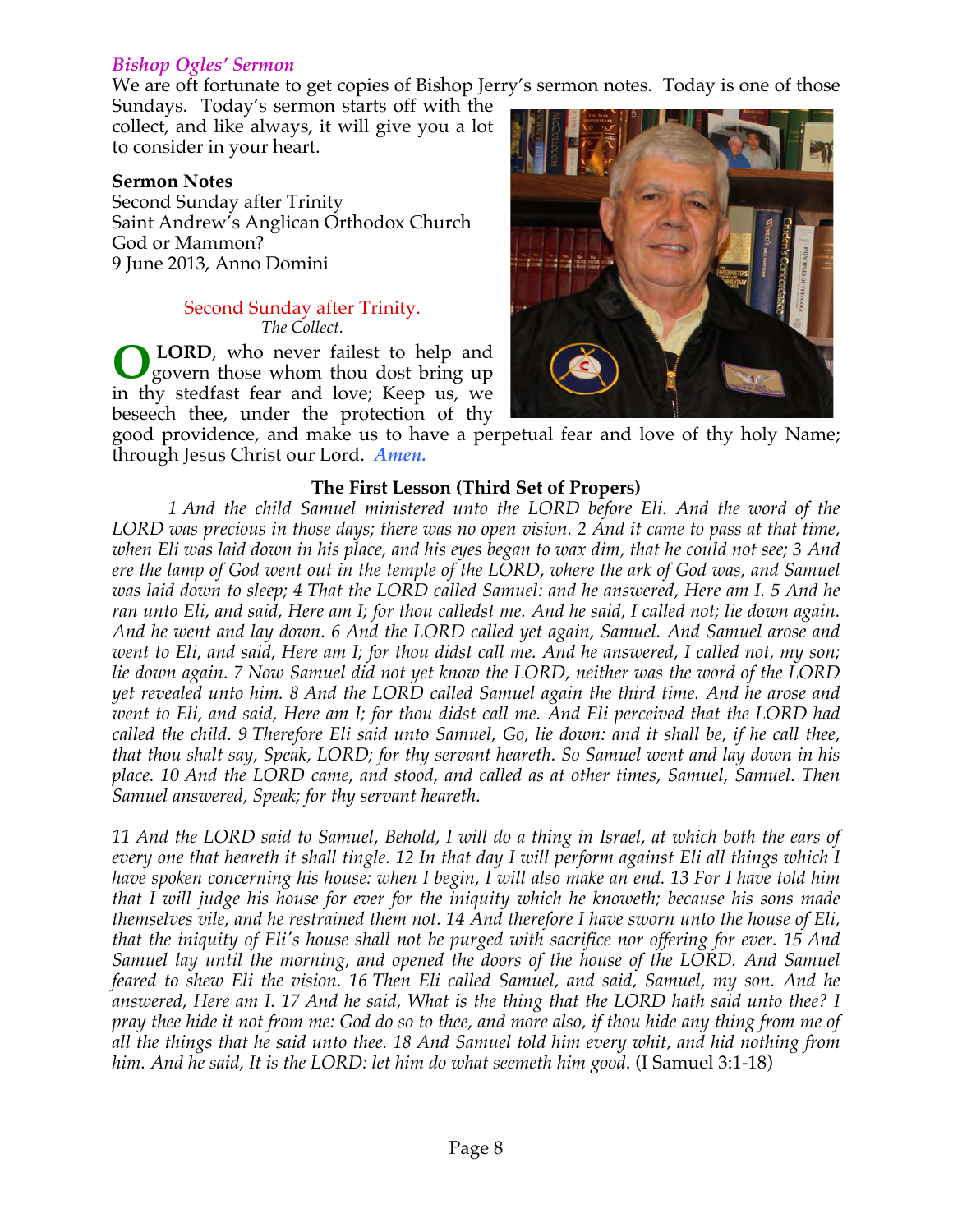Samuel was a child that came by way of the direct miracle of God just as Adam had come to be….just as Isaac was born to Sarah long past child-bearing years….and John the Baptist by the same means…..and even like unto that greatest of all miracles of birth – Jesus Christ by means of a young virgin. It is heart-breaking to read of the sorrows of Hannah and the humiliation she experienced from Peninnah (1 Sam 1:2) the fruitful wife of Hannah's husband, Elkanah. Though to man, it was not possible for Hannah to bear a child, yet she took her burden before the Lord in grief and longing and He granted her conception (just as He grants to every mother of children common to mankind). Of course, the gift of conception was not without obligation – and neither is the birth of any child given without obligation. Even at the instant of conception, God is forming, not that which will BECOME a boy or girl baby, but a boy or girl that He has already created though conception – it is purely and wholly a human life – make no mistake about it. In the case of Hannah, her obligation was a particular one based upon her promise to the Lord: *And she vowed a vow, and said, O LORD of hosts, if thou wilt indeed look on the affliction of thine handmaid, and remember me, and not forget thine handmaid, but wilt give unto thine handmaid a man child, then I will give him unto the LORD all the days of his life, and there shall no razor come upon his head*. (1 Sam 1:11) Not all mothers are bound by such a particular vow, but they are definitely bound by the natural law of God to nurture the child physically, emotionally, and spiritually. We, in the Anglican Church, even provide a backup in fulfilling that role of the mother and father in the provision of Godparents who vow to do all possible to see to the child's spiritual nurturing.

Today's narrative begins with a curious introduction: "*And the word of the LORD was precious in those days; there was no open vision.* May I point out from the start that the Word of the Lord is always precious, but the value of a precious stone is always increased by its rarity! The true and untarnished (by modern translation manipulations) is enhanced in value for our day due to its growing rarity. *11 Behold, the days come, saith the Lord GOD, that I will send a famine in the land, not a famine of bread, nor a thirst for water, but of hearing the words of the LORD: 12 And they shall wander from sea to sea, and from the north even to the east, they shall run to and fro to seek the word of the LORD, and shall not find it*. (Amos 8:11-12)

When we observe the moral ruins of our modern landscape, particularly in America, we are forced to admit that there is no open vision for the things of God, or even a high regard for His Holy Word (even in most churches). The comparative states of modern America and Israel of that day enjoy many parallels. Just as America, having escaped the bondage of Europe, came into being through the Beneficence and Providence of God through the labors of our Godly Founding Fathers, so did Israel come out of Egypt into the Promised Land after experiencing the challenges of the Wilderness Journey. Having crossed Jordan Waters into the Land of Promise, they had only God to be their Ruler, and they were most blessed among all nations of the earth. The same was true of the Founding documents of America which appealed to God for protection and guidance. But, as disobedience to God's Law grew out of a complacent regard for the Holiness of God, Israel was given judges to divide and interpret the laws of society. Israel began to reject God as her King and choose, rather, the fashions and customs of those ungodly nations over which God had given them the preeminence. The descent into the dark abyss is never partial, but is expedited by the powerful draw of the central maelstrom toward which they have drawn nearer and nearer. Judges, though begun in earnest intent, will always lead to the errors of man if unrestrained by the biblical constitution. The rule of the Judges led to a chaotic society in which every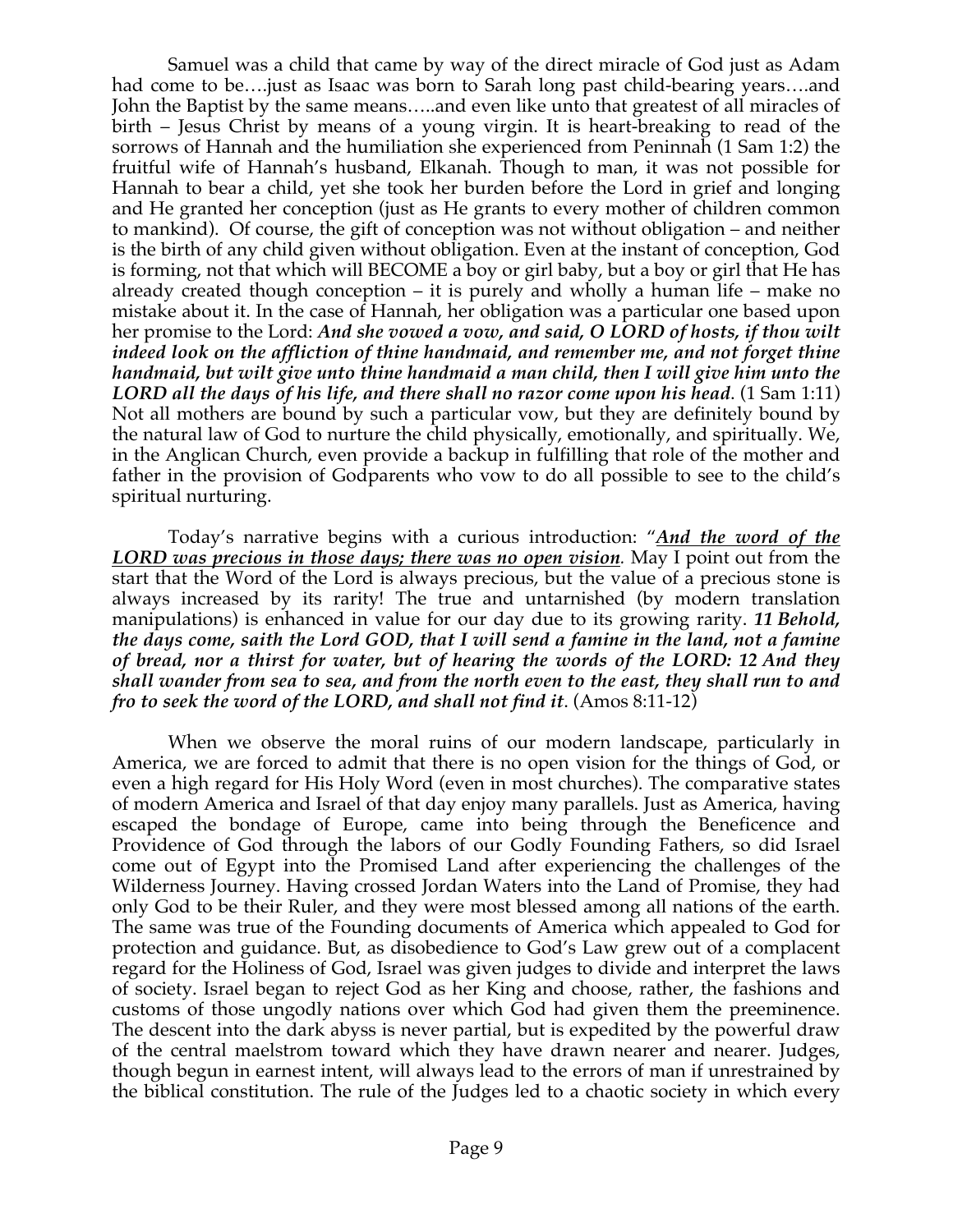man did according to whatever he could get advantage in doing. There will forever be a king over a people whether of God, or of faulty men*: In those days there was no king in Israel: every man did that which was right in his own eyes*. (Judges 21:25) If God is not our King, we will presume to be our own king. When god is not our Ruler, lawlessness and a failure of honor will always result. Wake up, America!

Now, God has a means of providing an "open vision" for Israel just as He did for America at our own founding. He will raise up a man through whom He may provide that vision – the prophet Samuel! Long before Hannah ever made her first journey with Elkanah up to Shiloh to worship, God had called Samuel from the misty dawn of Eternity Past to be a Prophet in Israel for such a time as this. God had, and used, a means whereby Hannah would be drawn to dedicate her first-born, Samuel, to the service of the Lord. It was not Hannah's real decision, but one which God caused her to see and do. Are we, who call ourselves by the Name 'Christian' following that will of God as He rules in our lives, our do we judge for ourselves the things that seem "*right in* (our) *own eyes*."

Need I tell you that all men do not equally hear the Voice and summons of the Lord – even those to whom is given the authority of Holy Orders by the Church! Eli was a priest, however, he had not raised up his own sons in the godly admonition of the Lord (a sin) and was not worthy of the same level of revelation received by the fair young child, Samuel. (see 1 Samuel 2:11-18). Please observe the manner in which God calls Samuel – the keen ears of Samuel in hearing god's call, and the dull ears of Eli to hear the same Voice! Read carefully the following passage: *; 3 And ere the lamp of God went out in the temple of the LORD, where the ark of God was, and Samuel was laid down to sleep; 4 That the LORD called Samuel: and he answered, Here am I. 5 And he ran unto Eli, and said, Here am I; for thou calledst me. And he said, I called not; lie down again. And he went and lay down. 6 And the LORD called yet again, Samuel. And Samuel arose and went to Eli, and said, Here am I; for thou didst call me. And he answered, I called not, my son; lie down again. 7 Now Samuel did not yet know the LORD, neither was the word of the LORD yet revealed unto him. 8 And the LORD called Samuel again the third time. And he arose and went to Eli, and said, Here am I; for thou didst call me. And Eli perceived that the LORD had called the child. 9 Therefore Eli said unto Samuel, Go, lie down: and it shall be, if he call thee, that thou shalt say, Speak, LORD; for thy servant heareth. So Samuel went and lay down in his place. 10 And the LORD came, and stood, and called as at other times, Samuel, Samuel. Then Samuel answered, Speak; for thy servant heareth.*

Noteworthy is the fact that Samuel, even before he knew the Lord, heard that Voice calling from the dark shadows of the Temple; but the priest of the Lord who presumably knew Him, could not hear. Aren't the works and mysteries of the Lord in His ways beyond our finding out? Another important observation in the calling of Samuel is the fact that God does not relent in calling His chosen vessel. If the Call is not comprehended at first, God will (as the Hound of Heaven) continue calling until the message is received and acted upon. It may also be observed that the called of God continue to need counsel from others. There are no Know-It-Alls in the Kingdom of Heaven except the All-Knowing Triune God. Samuel sought confirmation continually from his elder in the Temple. I hope and pray that we, as the servants of the Lord (every Christian), will hear and respond to the Voice of the Lord in all our ways.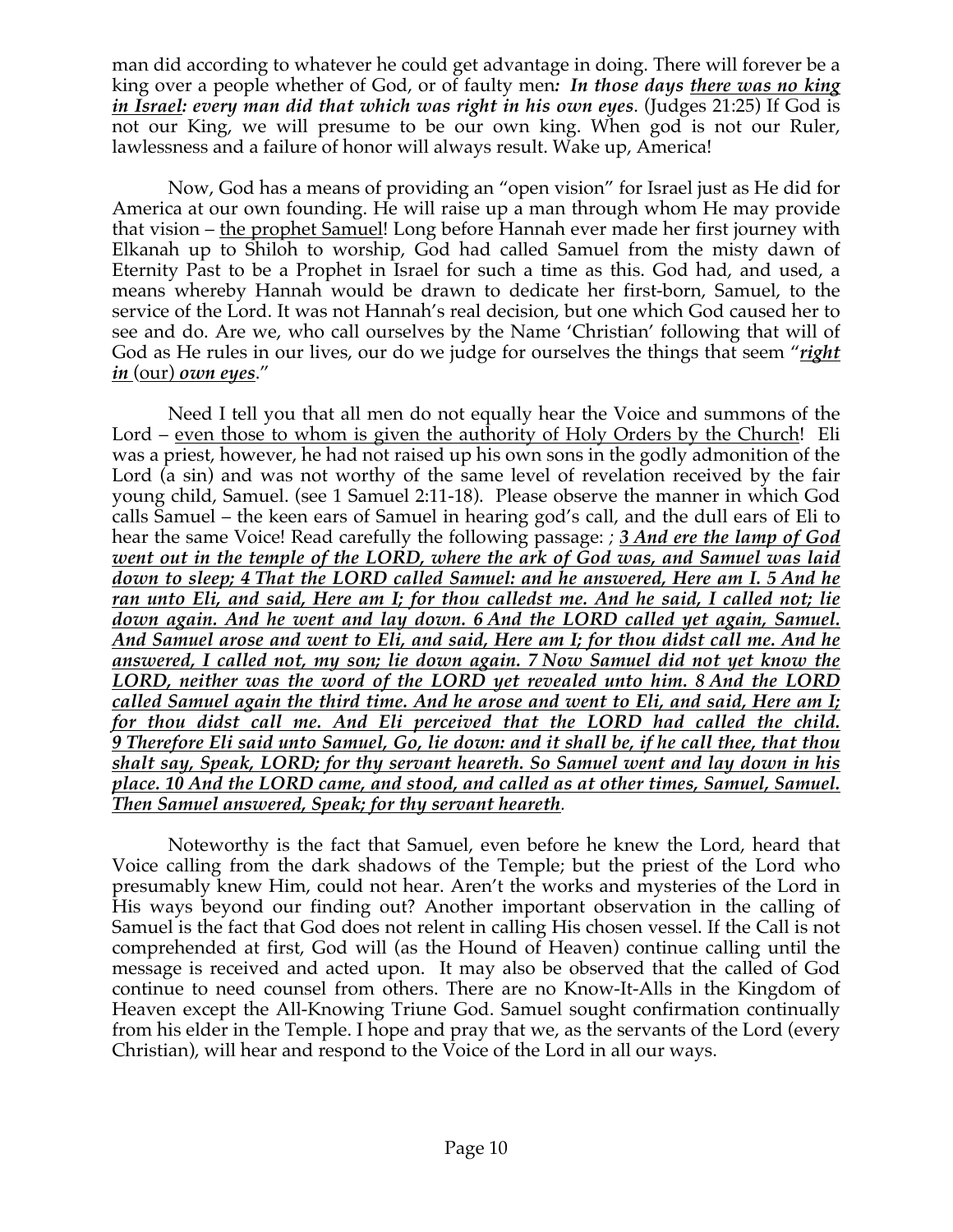There is a sharp-edged warning to parents in America, and all places, in the words of the Lord rendered against Eli for failing to:  $1<sup>st</sup>$ ) raise up his sons in the nurture and truth of God's Law, and, 2ndly) for not restraining his sons for doing evil. The parents of our nation face a great judgment of God for our failure to raise our children under the Godly model. Read what God says to Samuel: *11 And the LORD said to Samuel, Behold, I will do a thing in Israel, at which both the ears of every one that heareth it shall tingle. 12 In that day I will perform against Eli all things which I have spoken concerning his house: when I begin, I will also make an end. 13 For I have told him that I will judge his house for ever for the iniquity which he knoweth; because his sons made themselves vile, and he restrained them not. 14 And therefore I have sworn unto the house of Eli, that the iniquity of Eli's house shall not be purged with sacrifice nor offering for ever.* When God brings judgment, He often brings the final condemnation with it. It is interesting to note that Eli died of a broken neck following the loss of the Ark in battle to the Philistines. Beware the judgment of God when it comes, for it brings with it the suffering of the innocent along with the guilty. Israel was roundly defeated by the avenger – the Philistines because of their own sins, and particularly the sins of their priesthood. What of the sins of the modern clergy of churches who call good, evil, and evil, good? They have been complicit with the enemies of God and shall be the means by which a great and Godly nation has fallen.

Moral cowardice and greed are the tow prongs of the modern ministry that has led America down the primrose path to moral depravity and materialism. Such devices may lead us individually down the same path as well. It is not enough to hear and know the Voice of the Lord, we must have the courage to proclaim it  $\frac{1}{x}$  even to those who hold the sway of power over us: *15 And Samuel lay until the morning, and opened the doors of the house of the LORD. And Samuel feared to shew Eli the vision. 16 Then Eli called Samuel, and said, Samuel, my son. And he answered, Here am I. 17 And he said, What is the thing that the LORD hath said unto thee? I pray thee hide it not from me: God do so to thee, and more also, if thou hide any thing from me of all the things that he said unto thee. 18 And Samuel told him every whit, and hid nothing from him. And he said, It is the LORD: let him do what seemeth him good*. Even the weak and wavering Eli recognize the authority and intent of god once spoken to him by Samuel, the young prophet recently called of God. Are we, fellow Christians, fearful of showing the vision of God to others, particularly those in government? Or do we allow the deleterious will of Satan to go unchecked in the name of governmental authority. There is no division or separation of church and state in the US Constitution, but there is a protection of the Church **FROM** state. "Congress shall make **NO** law respecting the establishment of religion, or **PROHIBITING** the **FREE EXERCISE** thereof." How much plainer could this clause be? If the Congress has made NO law respecting the establishment of religion, which law is it that the US Supreme Court is ruling upon that forbids the free expression and exercise of religion at all times and at all places?

I believe America is entering into a judgment of god that has been preceded by innumerable warnings and amazing acts of God. Like Eli, we have not heard God's Voice in the earthquake, the destroying winds, and the vulnerability of our tall towers to the wicked intent of the enemy. America has lost her vision (there was no open vision in Israel). We have turned "as the dog to his vomit, and as the sow to wallowing in the mud." *But it is happened unto them according to the true proverb, The dog is turned to his own vomit again; and the sow that was washed to her wallowing in the mire*. (2 Peter 2:22) We have even been encouraged to do so by the modern church. Israel grew weary of having God as their King and petitioned, later, to Samuel to give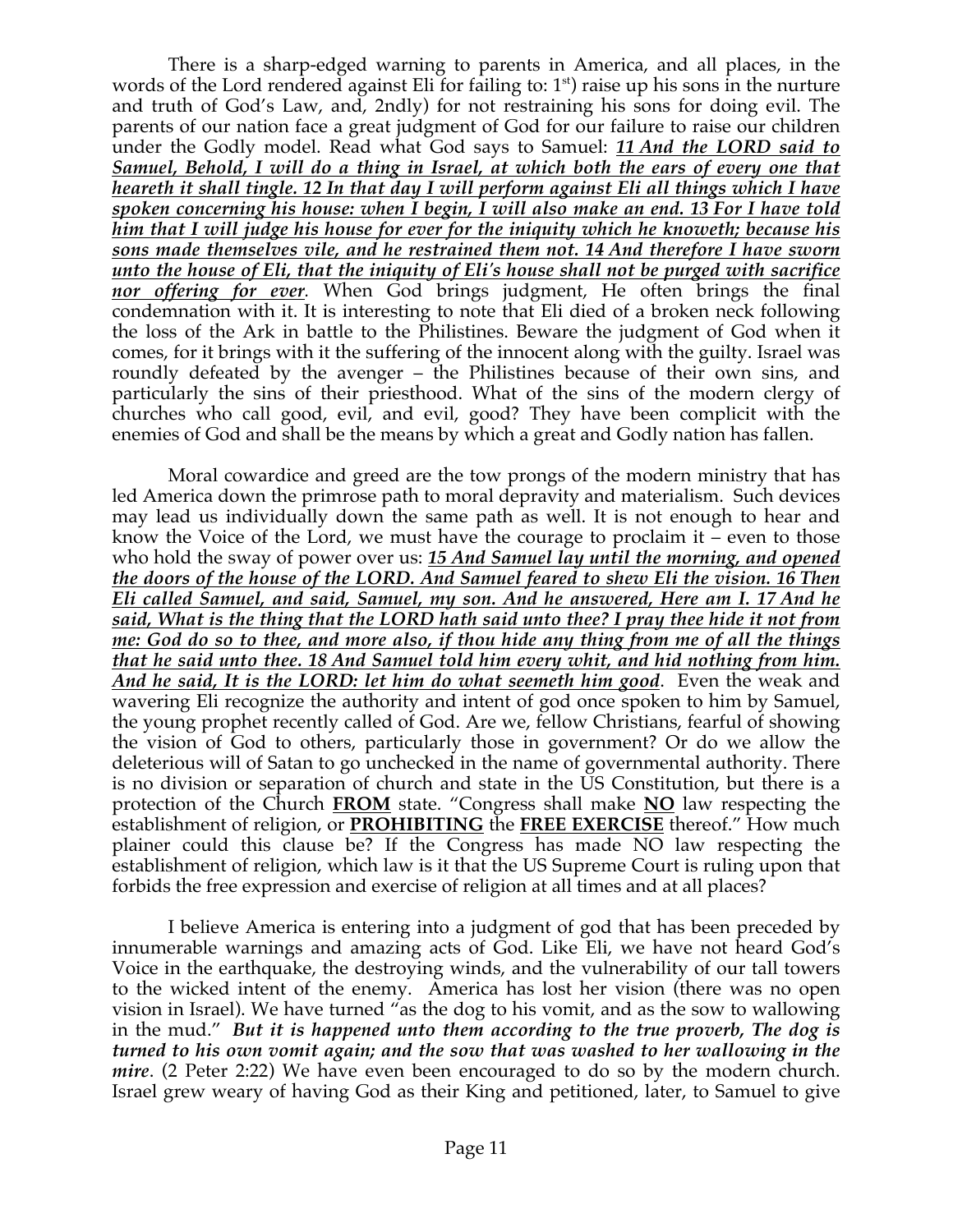them a king 'like all the other nations." This broke Samuel's heart, but God told Samuel to give them a king according to their desires – such a king would rob and steal all of their substance including their sons and daughters. Do we not see the same in our own day? This warning of God applies to nations as well as individuals: *Be not deceived; God is not mocked: for whatsoever a man soweth, that shall he also reap*. (Gal 6:7) The window for repentance of the nation draws narrow. Shall we hear the Voice and repent in time to forego that horrible judgment that is surely coming to our fair shores? Shall we again have God as our King, or shall we prefer Mammon?

# *Rev Bryan Dabney of Saint John's Sunday Sermon*

We are fortunate to have Bryan's Sunday Sermon. If you want people to come to The



Truth, you have to speak the truth, expouse the truth and live the truth. This is really a good piece and I commend it to your careful reading.

# **Second Sunday after Trinity**

In I Corinthians 13:1-13, we find the word charity being set before us several times by the apostle. Being that he was a good teacher, St.

Paul was attempting to ingrain its meaning in our minds for a godly purpose. The English word charity is derived from the Latin word for "dear" which is "carus " and refers to "a dear person", or a "spiritual benevolence toward another", or "brotherly love". It is used 27 times in the Authorized Version where it was translated from the Greek word "agape". Benevolent, caring, good intentioned love is what we understand charity to mean from our reading of Scripture. For it is this type of love, which God through Christ has extended to us, that we also are to extend toward our brothers and sisters in Christ.

St. Paul warned that without charity, all our works are as nothing in the eyes of God. We must love the brethren. We are commanded to do so by our Lord and Master Jesus Christ. In St. John 15:12 our Lord said, This is my commandment, that ye love one another, as I have loved you. And St. John wrote in his first epistle (2:10) that He that loveth his brother abideth in the light, and there is none occasion of stumbling in him. And in another place in that epistle he wrote (3:16) Hereby perceive we the love of God, because he laid down his life for us: and we ought to lay down our lives for the brethren. Finally in this same epistle, he wrote (4:7-8) beloved, let us love one another, for love is of God; and every one that loveth is born of God, and knoweth God. He that loveth not knoweth not God; for God is love. To quote Matthew Henry in part, "Christian love must possess our souls when we go to God in prayer. To this end we must remember that God expects each of us 1) to forgive those who have offended us, and 2) to seek reconciliation with those whom we have offended. As good will toward men was proclaimed in heaven, so good will towards men— particularly to the brethren— must be carried in the hearts of those who go God."

Some Christians fail to realize their true potential because they have not "agape" or charity in their hearts. Their fruitlessness is problematic for them because as the apostle warned without charity their works are as nothing. Consider the account of our Lord's healing of a blind man as found in St. Luke's gospel (18:31-43). Here we find this man calling out to our Lord for his mercy. Isn't interesting that even in his state of physical blindness that the man recognized our Lord Jesus as the son of David, that is to say, the Messiah. And what was our Lord's response? He called the blind man to him and asked him what he could do for him. The man then replied, Lord, that I may receive my sight,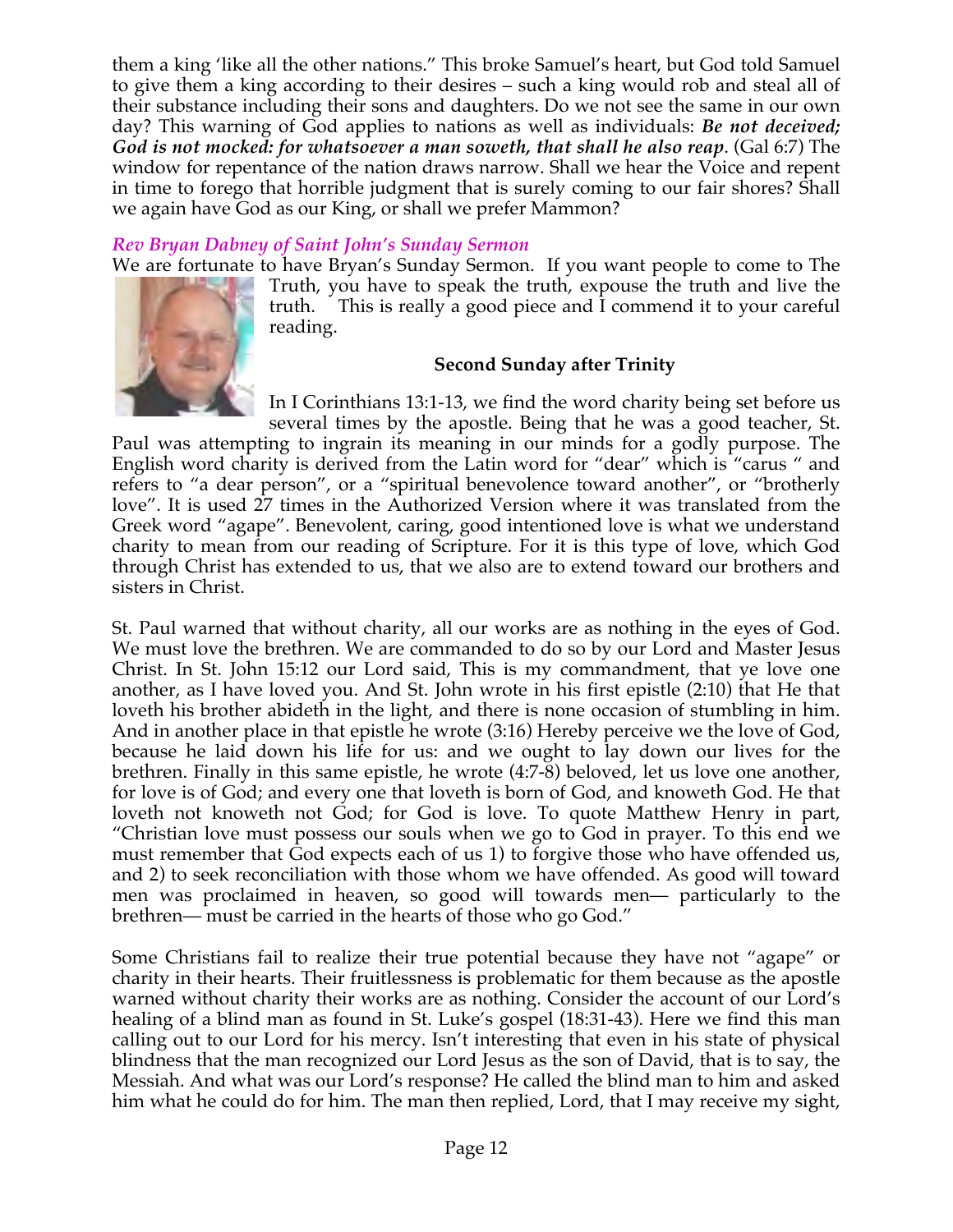to which our Lord responded, Receive thy sight: thy faith hath saved thee. What a gracious act of loving kindness. This same benevolent love is requisite of each and every person who bears the name of Christ. We are to love the brethren and our neighbor; but more especially the brethren. We should be willing to do for them as we can because we can. Seeking to do good should not be a chore for us anymore than we would expect God to consider helping us a chore.

In today's Gospel, St. Luke 14:16-24, our Lord communicated his desire for all who will come to enjoy his gifts and blessings just as he gave freely to the blind man as noted above. God does not say to his elect, "Oh, you are too much trouble", or, "I don't have time for you", or "Your requests are too burdensome", or, "Ever thought about helping yourself for a change?" You will not find such remarks coming from him. He loves his us and seeks our good. And, as we have experienced his love, so are we expected to show the same to those around us. In fact, we are required to do so, though we ought to do so willingly. We all have different gifts and talents which God himself has given to us as members of the body of Christ. To some have been given the ministration of the word; to others the ministration of healing; still others are given the ministration of various works, and so on.

The table of our Lord is set. The meal has been prepared. All one need do is go to him and receive of him. He loves you. He died for you. Will you not come when bidden to such a great supper? Only those who have a heart for God— those who in their blindness are seeking to have their eyes opened upon hearing the words of our Lord will come to his supper and will rejoice over being invited in the first place. Unworthy sinners know their condition and are humbled by our Lord's calling. His blood makes the unworthy sinner worthy. His blood covers a multitude of sins. His grace is all sufficient. No other name has been given to us for salvation. Believe and accept him and then turn and be healed of the malady of sin. You possess no sin too big, too ugly, or too burdensome that Jesus Christ cannot lift from you and count it voided in its power over you. But the first thing you must do is see the need to come and then to indeed come.

God has plans for you and he has work for you to do as well. There are a multitude of ministries and offices to be exercised for which the Lord has appointed those who are called of him to carry out. So, then, how does one know their particular calling? Because faith comes by hearing and hearing by the word of God (Romans 10:17), we receive our gifts after having come to God through our Lord and Saviour Jesus Christ. For once we are sealed by him as regenerate believers, he then will give to us the gifts of the Spirit. For it is only by the inspiration of the Holy Ghost that we are given to know our particular talents and gifts which we are to then use in his name.

Nevertheless, we must be obedient to his word written and not take upon ourselves to do those things which he has not called us to do and which are specifically prohibited to us by his word and commandment. Being considerate of his word is a fundamental part of our service to him. I have witnessed too many souls who decided in and of themselves to become ministers of the word. This they should not have done. Just as Jeroboam took it upon himself to appoint men priests who had no business being in the service of God, so these modern-day Jeroboams have determined to replace God's standards with their own. There are even churches that have substituted their commentary on the Scriptures in place of the Scriptures. This is what the Bible calls the way of Cain, and it is nothing more than "will worship", or the offering to God something that he does not desire in place of that which he seeks (St. Jude 11)— all of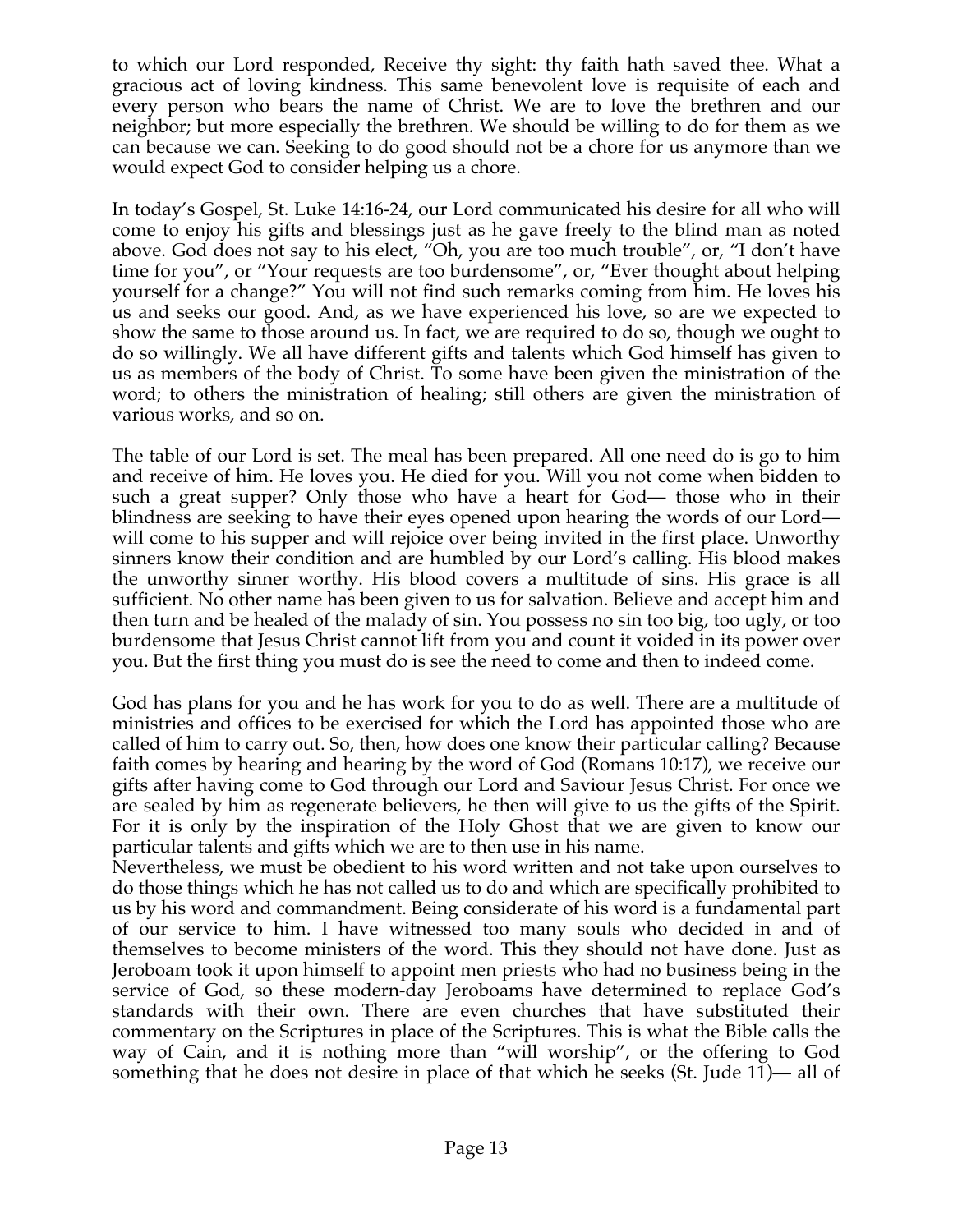which is unacceptable. If God did not call you, do you really expect the Lord to bless your life and ministry?

Above all, we should love the LORD our God, who gave himself for us that we might have eternal life in his coming kingdom. Loving God, means being obedient to his will and walking in his ways. If he loved us, who knew him not as LORD, should we not also tell of his love to others that they too might come unto him as we were called? Indeed, we should. Our success as witnesses is not measured solely in mere numbers, but in our obedience. If we are following the truth of God's word written, then we will not do or act without seeking his guidance, and we will conform to the standards set forth in his word written. Obedience is the first step in having fellowship with the Godhead. Therefore be humbly accepting of his word, and lean not on your own understanding.

# Let us pray,

**ATHER** God, help us to daily keep thy commandments; that those who hear our **FATHER** God, help us to daily keep thy commandments; that those who hear our witness and see our works will give glory unto thee and love thee as their Lord and  $\overline{G}$ God; for this we ask in the name of him who now sits at thy right hand ever making intercession for thine elect, even Jesus Christ our Lord. *Amen.* 

Have a blessed week, Bryan+

# *After Church Hospitality*

Sadly, no after church snacks. The same story every week, is it not? The fact is that we are supposed to be on a low carb diet and there really aren't any low carb snacks that appeal to us. So, with no fatted dog nut in sight, we were out of luck! Please someone, between now and next Sunday invent some no-carb dog nuts.

After church goodies providers as currently signed up:

| Date         | <b>Name</b>                                                |
|--------------|------------------------------------------------------------|
| 16 June 2012 | <b>Opportunity Available - Third Sunday after Trinity</b>  |
| 23 June 2012 | <b>Opportunity Available - Fourth Sunday after Trinity</b> |
| 30 June 2012 | <b>Opportunity Available - Fifth Sunday after Trinity</b>  |
| 7 July 2012  | <b>Opportunity Available - Sixth Sunday after Trinity</b>  |

# *People in our Prayers* - http://faithfulcenturionprayerteam.blogspot.com/

### **Why? Prayer is an extremely important activity.**

It is not that God knows not our needs, for He surely does. Yet, Jesus commanded us to ask God for those same needs. In addition to the obvious of asking God for help, offering thanksgiving and the like, prayer helps us focus our thoughts on how we might do God's work.

The Prayer Team of the Church of the Faithful Centurion was established to help our members and fellow Christians pray for those in need and to give thanks as well for the blessings we have been granted.

### **Who can be on the list? Do I have to be a member of the Church of the Faithful Centurion to be prayed for?**

No! The only qualification to be on the list is that you want our prayer team to pray for you. We are Christians and are happy to pray for you, no matter who you are. If you want help from God, you are our kind of people.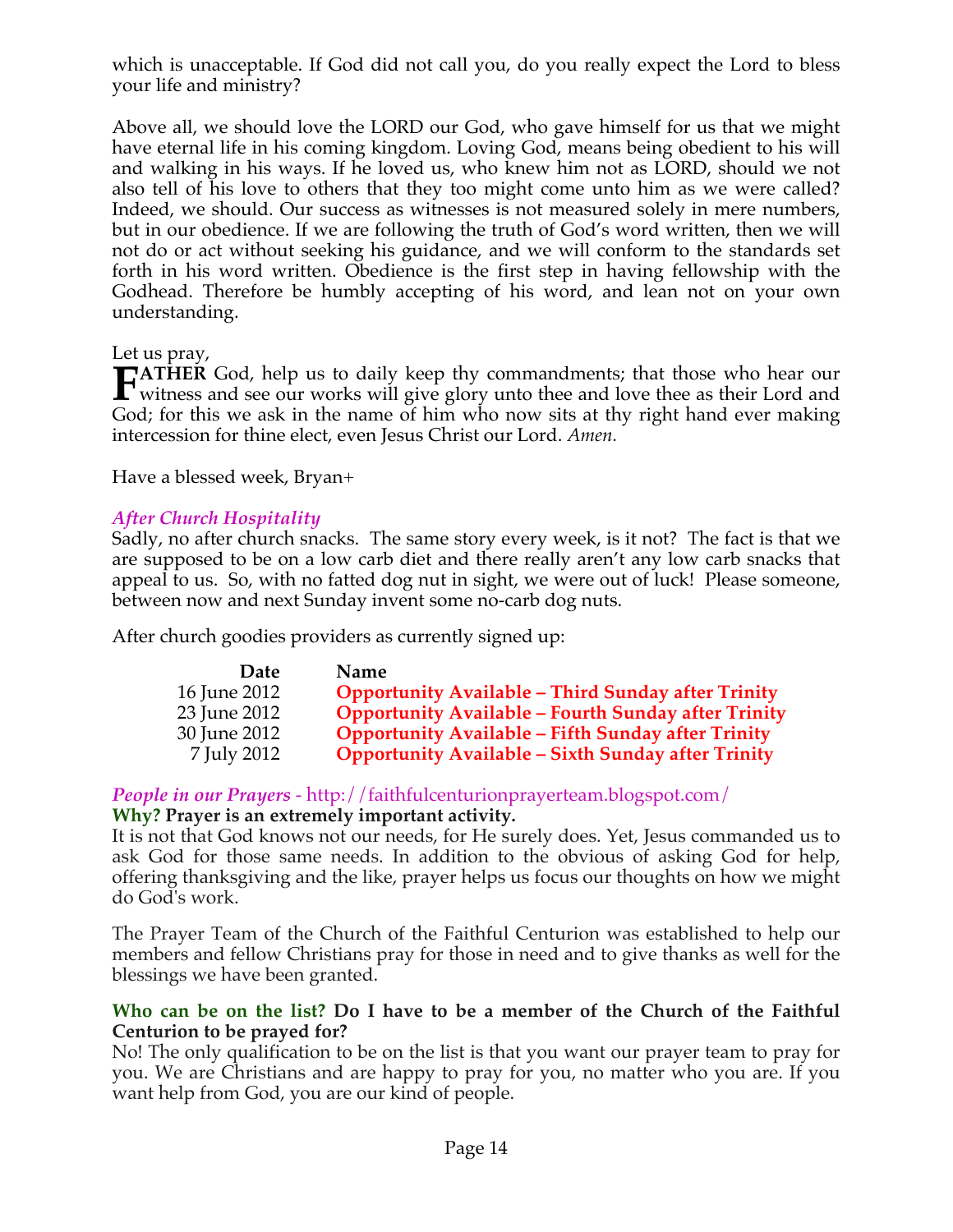# **What is the commitment from the prayer team?**

Each member of the team will pray for the desired outcome at last once per day.

#### **How do I get myself or someone else on the prayer list?**

You can email one of the prayer team leaders: Jack - jack@faithfulcenturion.org or Dru dru@ faithfulcenturion.org, or call the church office at (619) 659-3608 or fill out a prayer card at church.

#### **What should I ask for?**

Depends on what you want. Some people merely want God to be asked to heal their ills and be mentioned by their first name, others want a specific outcome and / or have more of their personal information known to the team. Ask for what you want. It is your desire and need for prayer the team is attempting to meet. For typical examples, see the list below.

#### **Updating the Team**

If you are on our prayer list, or if you have submitted a person that you have asked us to pray for, please update one of the team members or Hap in person, by telephone or email. It helps to be able to pray specifically for these individuals including their specific needs; plus if they get better, it is nice to give thanks!

Please note that on the yellow (maybe green or orange if you get an old one) cards at church, you can ask that those to be prayed for have their names disseminated to the prayer team. Those names will be said in church and appear here. Or, you can ask that their names and purpose be kept confidential, then only Hap will know to pray for them.

#### *Prayer List Notice – If you have someone on the prayer list and their needs have changed, please let us know. We'd like to update our prayers to reflect the need and most important to give thanks!*

### *Travel*

The entire Langstaff family from Perth is on an *Around the World in 90 Days* tour. Right now they are back in York, UK visiting Paul's mum, Mrs. Kay on the list further down! Details here:

http://langytravel.blogspot.com

### *Birthday*

Laurel Bessesen celebrated her 90<sup>th</sup> birthday on 26 April 2013.

### *Loss of Home*

*Sarah* who lost her home and all the contents when her house caught fire and burned to the ground near the end of January 2013. Her beloved dog was taken in the fire. Please pray for Sarah as she has many decisions at this time and help her to know Jesus will be with her to help to make the "crooked road straight."

#### *Move*

- *Jason Naylor and his lovely wife Marla* are currently stationed in Southwest Asia, probably through the end of 2013. Pray for their continued safety and a reasonably tolerable stay in that part of the world.
- *Ryan Hopkins* has moved to Dillsburg, Pennsylvania, to study Dressage Riding through June 2014. Please pray for God's guidance in his life as he works and studies.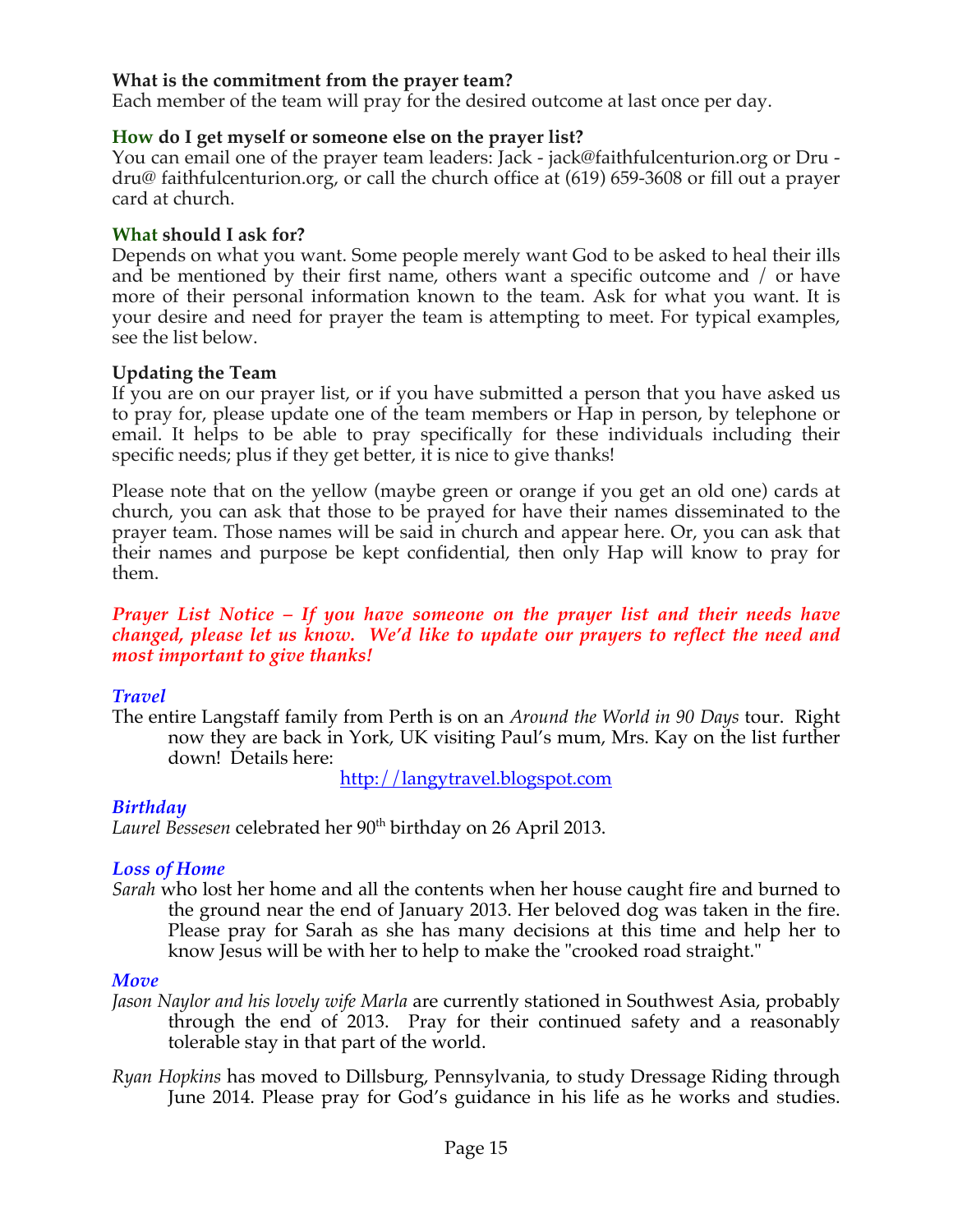Help him to see where God would like him to go from here and how he should get there.

*The Thomas Family* is on a short tour assignment in Guam through August 2013. Please pray for the assignment to continue to go well for Kurt and for Mary and the kids to make new friends. In particular pray that Kristyna and Mitchell will develop good friends and schoolmates there so as to further their development as both Christians and citizens. Things seem to be going well where the sun rises on the United States, so keep praying! Give thanks and ask for continued good developments.

# *Departed*

- *Becky Madden* passed away in May after being paralyzed from the neck down as the result of a tragic shooting accident. Her husband is not doing well with all this. Please pray for strength and guidance for her husband.
- *Inez* passed away on 15 May 2013, after a hard fought battle with the results of a right brain ischemic stroke 18 March 2013. Please give thanks for her time here and pray for those who she has left behind that they might put their sadness with our Lord and be happy for Inez.
- *Kathy* is in great need of your prayers, both her mother and sister died. Please pray she can let God carry her sorrow and help her to adjust to their temporary separation.

# *Nearing the end of their time here on earth*

- *Reba* is nearing the end of her time here on earth. Please pray her transition from here to home will be peaceful and with little distress. Pray also for strength and guidance for her family who are here with her now and will of necessity remain behind; in particular for her daughter Lynn with whom she lives and her son in law Bill. Pray for the love of God to stay foremost in their hearts.
- *Polly* is in hospice care with dementia and spinal stenosis. Please pray for her as she prepares to go home to be with her family who have gone before her. Pray for the faith of her family to build and the transition to be good.

# *Homebound or Infirm*

- *Lou* has aspiration pneumonia. Please pray for the infection to be knocked down and for her continued recovery.
- *Frank* has been coping with various ailments from older age. He is in his 90s and it has been a difficult year. Pray he will find comfort in God, that those who provide care to him will pay attention to him, do their best and give him the love we all desire. Pray that the coming year will provide relief to him.
- *Norma, Sara's mother* is in a state of deteriorating health, both physically and mentally, with both onset dementia and Alzheimer's. She is slowly drifting away, though she still recognizes Sara and prayer gives her a sense of peace. Please pray for both Sara and her mother to put their cares and worries on God's shoulders so they can deal with the many problems involved.

# *In need of a miracle or understanding of God's Plan*

*Pat* has been under treatment for colon cancer for sometime. He has had major complications the last few days and your prayers will be appreciated by family and friends.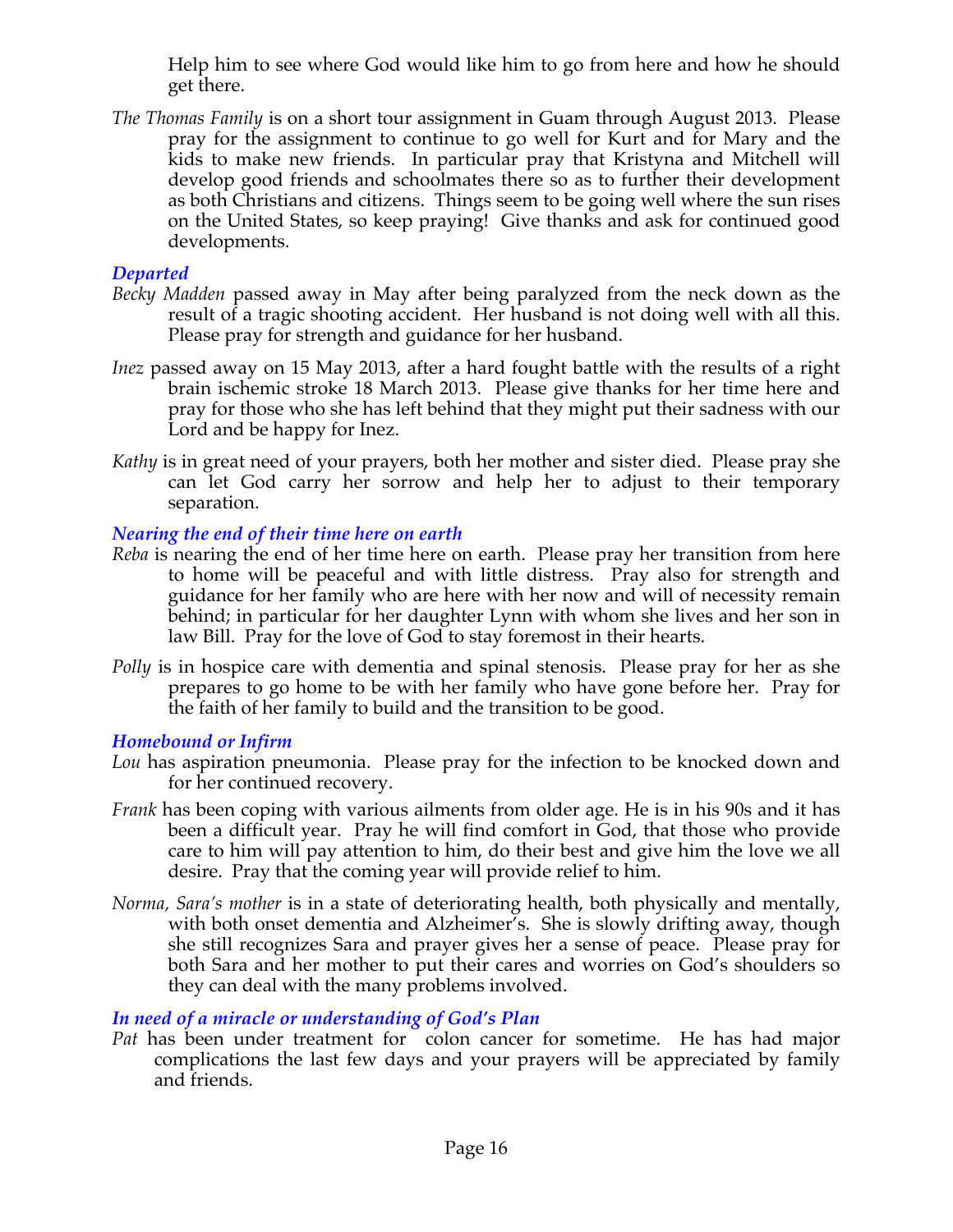- *Jo* an elderly women has had a spinal disk infection and been on antibiotics for a long time. Jo was getting better but has had a downward spiral. Please pray that she will be kept comfortable. She needs a miracle to stay here or God's Grace to go home.
- *Sasha* a young lady with a husband and two children had diagnosed with breast cancer whose cells have spread. . It would appear there is no viable treatment at this time. Please pray for a miraculous remission; that her remaining time here on earth might be good. Help Sasha and her family, particularly her husband, put their trust in the Lord and let Him carry their worry. Right now she is "comfortable on borrowed time." Sasha is grateful for all who pray for her and asks you continue to pray for her remaining time here on earth.
- *Dorothy* had pneumonia, on checking her lungs they found tumors which permeated the lung area. Further investigation found a primary site in the colon, with the lung being secondary. It would appear there is no viable treatment at this time. Please pray for a miraculous remission; that her remaining time here on earth might be good. Help Dorothy and her family put their trust in the Lord and let Him carry their worry.
- *Scott,* one of our Lord's ministers who collapsed a week ago and is in the ICU of a Medical Center since he had a pulmonary embolism, with a concurrent infection of several bacterial agents. He has stopped breathing on several occasions, and may have undergone brain damage. He currently is on DNR. Please pray for recovery so that he will continue to do his Lord's calling*.*
- *Becky* has fourth stage metastasized lung cancer and is not doing well with chemotherapy treatments. Please pray for Becky and her husband as they are together during this difficult time in their lives.
- *Larry Howes* suffered a fairly severe stroke. 4 December 2012, doctors replaced a valve in a shunt that had been put in about two weeks before, and Larry responded very well. He was able to go home.

Please pray for the medical team treating him to pay attention and do their very best; that the many medical/surgical procedures he will need may succeed, that Larry be given strength and peace in these trials and he may succeed in providing himself with the resources to afford the care he will need.

Pray also for confidence in our Lord for Larry and his family. Larry needs a miracle, pray for one. Please.

- *Colleen* has been battling pancreatic cancer over the last year and it has now spread to one of her lungs. Please keep her and her family in your prayers.
- *Christine* has cancer of the colon, which spread to her liver; she is receiving chemotherapy and is having difficulty eating. Please pray for the medical team treating her to pay attention and do their very best; pray also for confidence in our Lord for Christine and her family.
- *Todd* and *Kenny* have both been fighting osteocarcinoma for over five years and have been told their time here on earth is nearing its end, absent a miracle from God. Both are ready to go home and leave the pain, but would like to stay. Please pray for them and their families.

*Colonel Bud Day's* cancer has returned. The outlook is not favorable. Bud has been an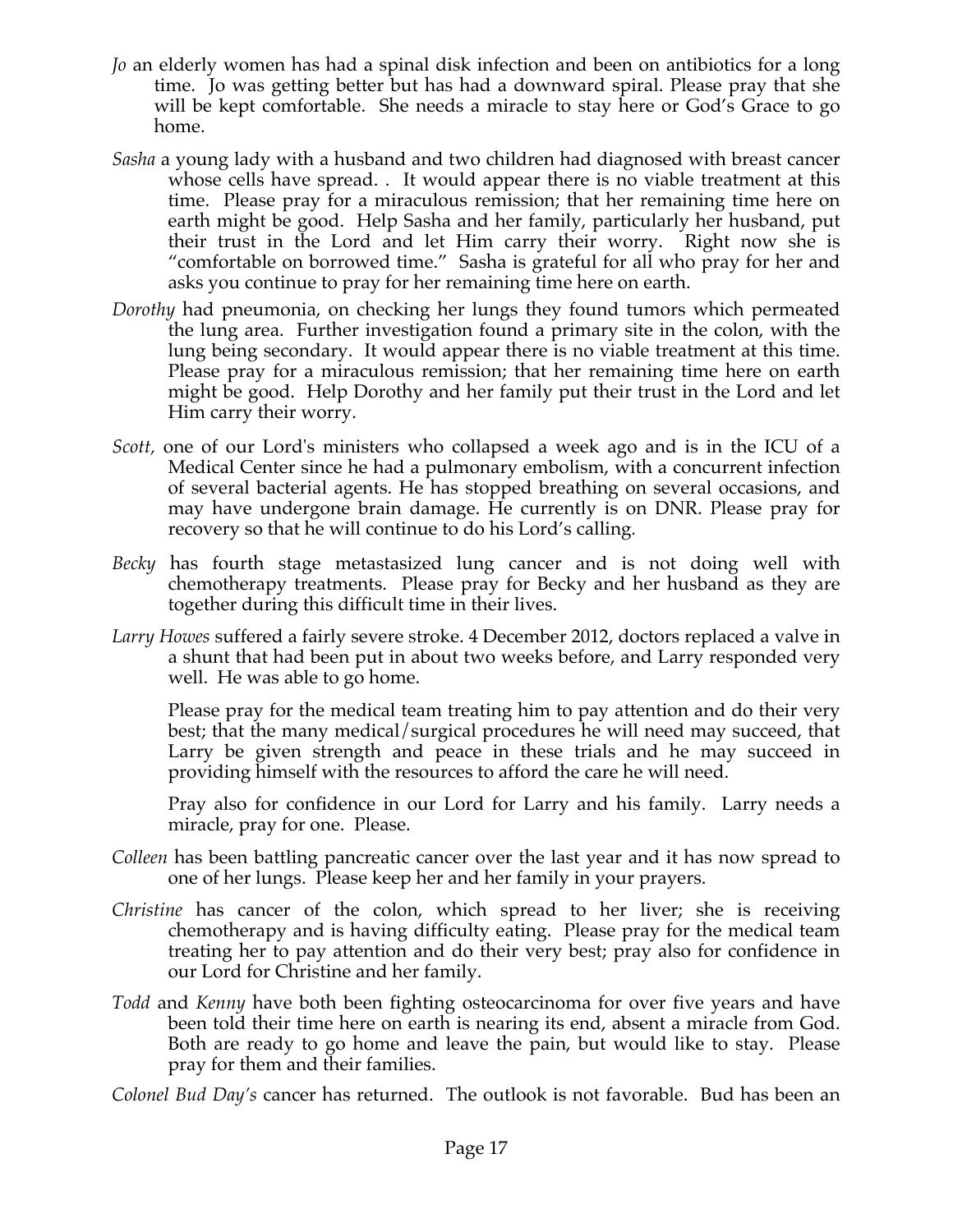inspiration to all of us for years, this changes nothing. He is well at peace with our Lord and we all hope he stays with us for a while longer.

### *Surgery*

- *John* will undergo surgery on Friday 31 May 2013. It is anticipated he will spend an additional 10-12 days at the hospital and then 6 weeks in recovery at home. Please pray for the surgical team to pay attention and to their best and for a good outcome. Pray also that John and family will be able to put their worry on God's shoulders.
- *Dave Pressey*, a bishop with the Anglican Episcopal Church, one of our close fellow jurisdictions, had cataract surgery; his retina tore and he had emergency surgery on Memorial Day. Please give thanks for the surgery having gone well and pray for a full and rapid healing. Pray also for peace of mind for Dave and his family.
- *Eddie* has upcoming bladder surgery. Please pray for the surgical team to pay attention and to their best and for a good outcome. Pray also that Eddie and family will be able to put their worry on God's shoulders.

# *Testing and Treatment*

*Eden (2)* has had a stomachache for a month of unknown cause; please pray for

guidance for the medical team treating her. She has lost four pounds and had to be hospitalized due to dehydration.

- *Lana's* doctor found something on her lymph nodes and ovaries. Pray for God's guidance for the medical people treating her that they might find out the source of the problem and best course of treatment. Pray also for peace of mind and trust in God for Lana and her family.
- *Sarah* wife of Rev Geordie (AOC UK) had a cat scan and biopsy which found Stage 3 cancer in her ovaries which appears to have spread to her stomach. She will undergo several weeks of chemotherapy, which prayerfully will allow major surgery to take place.

She is now in her second segment of chemotherapy and taking a new series of pain relief medication. Please pray the



chemotherapy will work, the pain medication will also work and Sarah can better tolerate the treatment. They trust all will work out in the end and ask God's help for the interim. They ask He guide them and the medical team treating Sarah and that the team pay attention and do their very best. They both ask you pray they will be able to let God carry all their worry.

# *Healing*

*Mike Wysocki* returned home from once in a life time fly-cruise-fly Around the World in 41 Days trip that almost turned into a end of life time trip. Mike caught pneumonia and his left eye has been identified with a highly contagious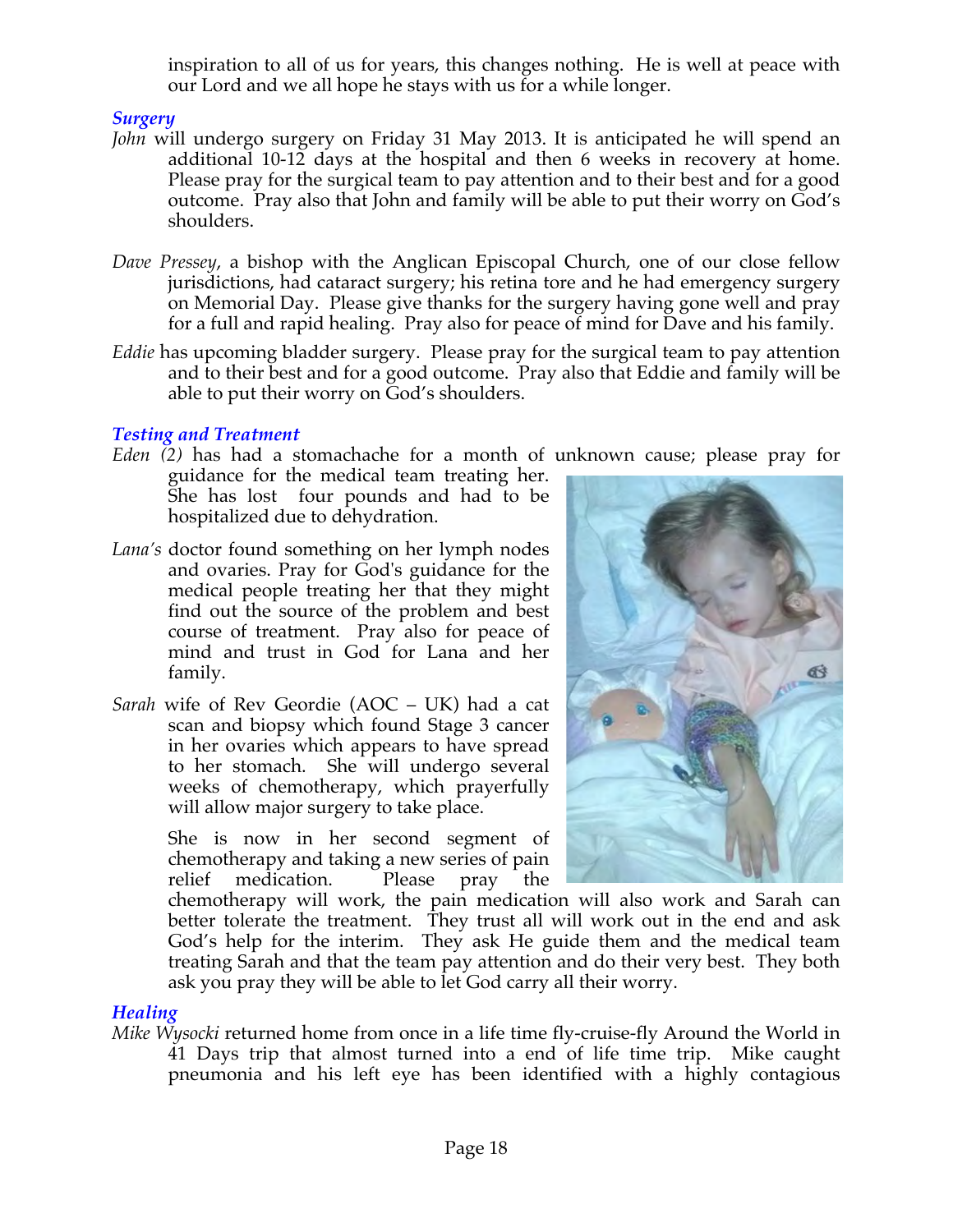infection. He is out of the hospital, home and working on recovery. Please pray for a full and rapid recovery, as well as giving thanks for a safe return.

- *Virginia* has Sinus and Allergy problems giving her severe problems. Pray that the Doctor will discover why it continues and find a cure.
- *Jim* is in the hospital because of an infected blister on the bottom of his foot. He is having an aggressive antibiotic treatment for it is a concern that it get into his blood stream or compromise his lungs or heart. Pray the antibiotics will kick in fast.
- *Steve Thornell* had a brain aneurysm which was found before it burst. He is home from the hospital and working hard on recovery. He lacks energy from seven days in the hospital. His doctor told him he has to make serious life changes. One of the two main arteries in the back of the head is now completely closed. He must take blood thinners, he has thick blood and recent chemotherapy made it worse. Steve has always operated at 110 percent, he needs help to slow down. Please pray for trust in the Lord and a full and rapid recovery. Pray for peace of mind for Steve and his family.
- *Ester Whidett (Wilson)*, Mark Wilson's mother, has congestive heart failure and has not been doing well. She was in the hospital due to excessive fluid buildup, which seems to have been controlled and is now home. It seems that regular medicine intake under Mark's watchful eye has been very helpful and she is doing much better. Please give thanks for this. Pray she will be able to keep her medications under control and continue to do well at home. Please pray for her to place all her trust in God and let Him carry her concerns. Pray also for her daughters who are now taking over her care.
- *Arlen* is receiving treatment for lung cancer and recently experienced a ruptured colon during treatment. She is alone in Oregon but does have a friend who has traveled a great distance to be at her side. Please pray for guidance for the medical team treating her and for strength and trust for Arlen.
- *Oscar* discovered some time ago he had blood clots in his leg and lung. He has been treated for them and has not been cured. He now will be facing surgery. Please keep him in your prayers.
- *Angela* had an ischemic stroke (clot). Please pray for guidance for the medical team treating her and for strength and trust for Angela. Please pray also that she and her family might put their worries on our Lord's back so she can work hard towards recovery.
- *Nora* had a stroke mid February 2013. Please pray for guidance for the medical team treating her and for strength and trust for Nora. Please pray also that she and her family might put their worries on our Lord's back so she can work hard towards recovery.
- *Linda* has been hospitalized for several days with a gastrointestinal problem. Please pray for guidance for the medical team treating her and for strength and trust for Linda.
- *Dester* is suffering from unknown skin and diseases. Please guide the medical team treating him to find out what the problem is and cure it. Pray also for Dester to trust in the Lord.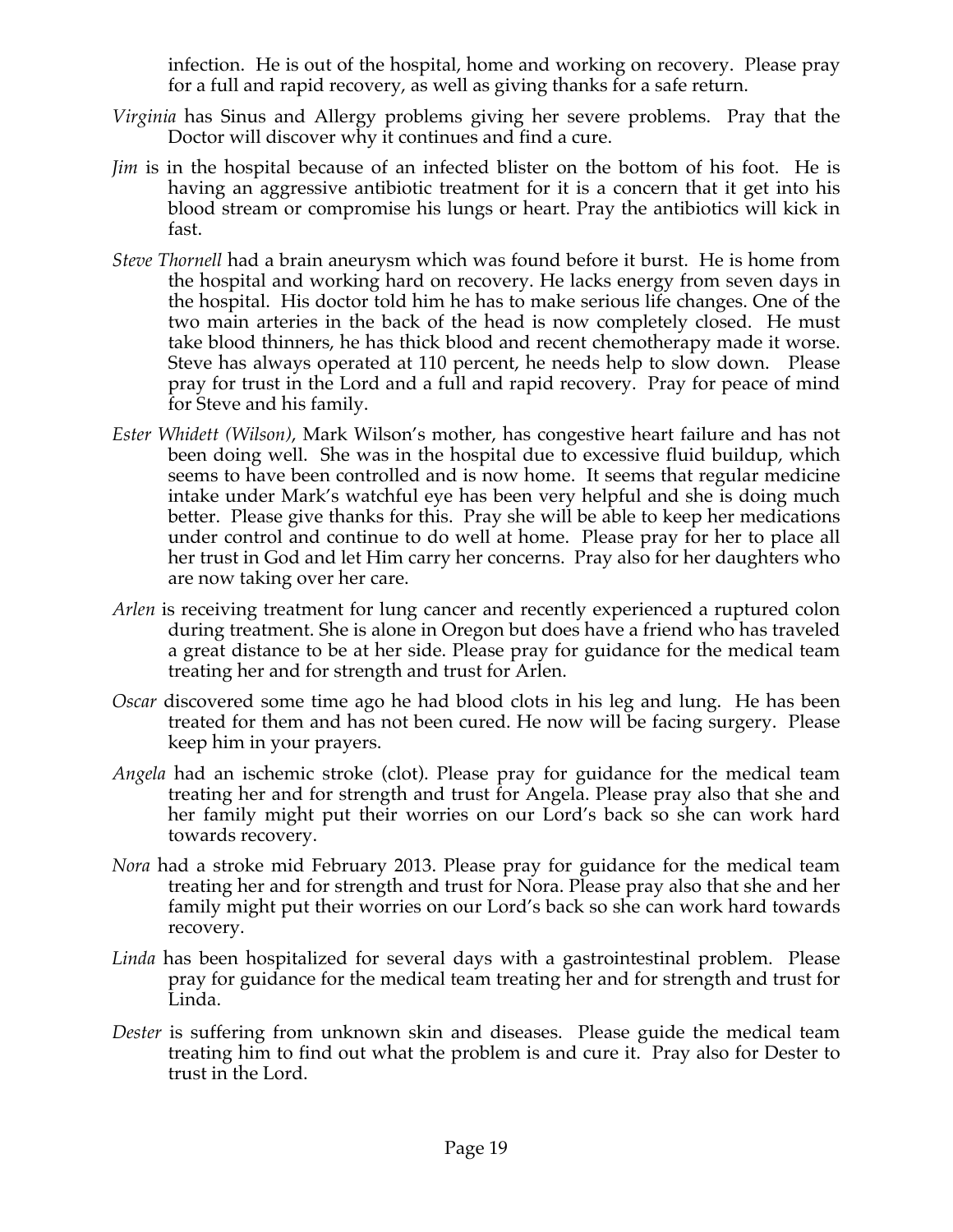- *Lee* has Arterial Fibrillation; the medical people are not sure how to help her. Please pray for guidance for the team treating her and for Lee and her family to make the right decisions regarding treatment..
- *Nell* recently adopted two children and has just been diagnosed with multiple myeloma.
- *Sarah* is recovering from a stroke, but fell and broke bones. Please pray for her peace of mind and rapid and full recovery. Pray for trust in God for her and her family.
- *Mary Lou* has been suffering with seizures. She was in the hospital with a 24 hour monitor and is being sent home from the hospital with two medications and orders to return in 2 months for another MRI to review whatever is going on in her brain. Please pray for guidance for the medical people treating her, as well as peace of mind and trust in God for her and her family.
- *Kathleen* has spent the last two weeks in the hospital. She has been diagnosed with colitis, shingles and possibly colon cancer. Pray she will be comfortable and begin to heal.
- *Rachel* has Mitochondrial Myopathy. This is a hereditary disease of the muscles and they do not have a cure for it. Part of her pain is her family does not believe she is indeed ill, as she appears to be just fine. Please pray her family will learn the truth and be supportive of her; pray also the medical people treating her will find the right measures to minimize the disease. Most particularly pray for Rachel's trust in God.
- *Nicolas* is in the hospital with serious symptoms of a heart disorder. Please pray for peace of mind for him and guidance for the medical team looking for the cause and cure.
- *Mrs. Baek* an elderly women fell and injured her spine. Doctors cannot repair the spinal injury due to her age. She fell again the morning of 12 December 2012, breaking her collar bone which is also untreatable. Mrs. Baek is in severe pain and will appreciate your prayers.
- *Juanita* is a young girl who was in a coma because of a blood disease. She has not come out and is gaining strength. They are awaiting results from blood samples. Her family thanks you for your prayers and asks that you continue.
- *Barbara* had a accident while cooking and the pressure cooker blew up in her face, causing second and third degree burns over her face and upper body. Because of this she has incurred kidney problems and may need a transplant.
- *George* had foot surgery. Please give thanks for the surgery and pray for a full and rapid recovery.
- *Nellie* is in the emergency room of a hospital in a great deal of pain. Please pray for peace of mind for her and guidance for the medical team looking for the cause and cure.
- *Lauralee Meade* underwent a lumpectomy on Friday after Thanksgiving. A further anomaly has been discovered and she had additional preventative radiation treatment. Please pray for a complete remission of the cancer. Pray also Lauralee will maintain her great attitude and trust in God.
- *Kevin Gerhart* discovered cancer on his neck. He underwent radiation and chemotherapy. Please pray for the medical team treating Kevin that they might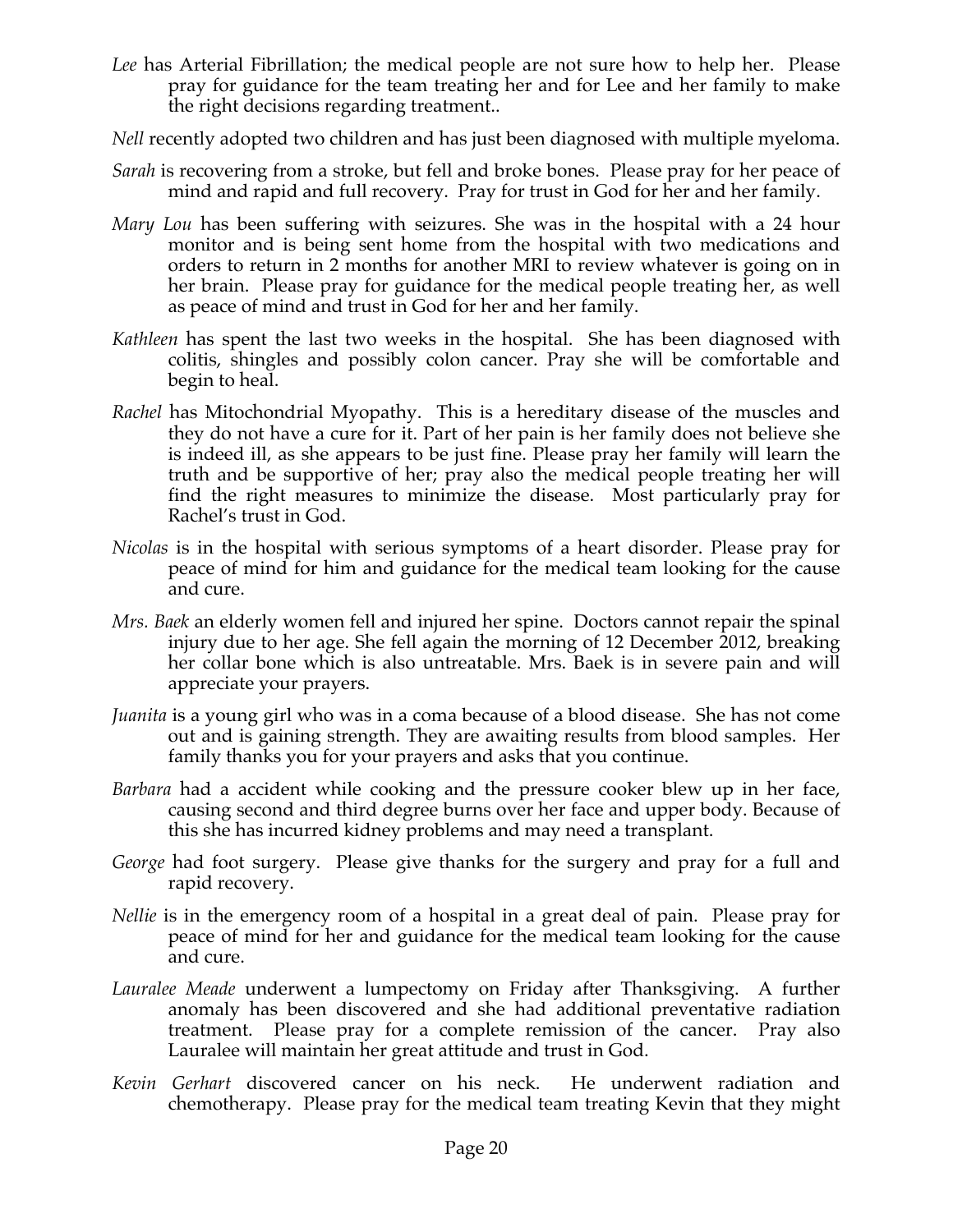pay attention, do their very best and find the source; that the treatment might be successful and he might live a long and healthy life to His honor and glory. Pray also for trust in God and peace of mind for Kevin, his wife and family.

- *Bill, Sara's husband,* had a third abdominal surgery on 22 November 2011, to remove a tumor. Bill is doing better keeping the doctor's instructions, for which we are all grateful, including taking chemotherapy once a day for two more years. He has radically decreased the consumption of alcohol and eating at least mostly properly. Please pray for help for him to continue do all this. Please pray also that Bill might turn his heart outward to help those around him, as well as live a long and healthy life to the honor and glory of God. Pray also for peace of mind for Bill and his wife Sara.
- *Kay Denton* (Mrs. Kay) has had a chest infection, perhaps viral, but seems to be getting better. She actually sent an iMessage last week, but did not hang around for a response a minute later! Her son and family are on their way to see her soon! Please pray for continued peace of mind for Mrs. Kay and her family. Give thanks for her trust in the Lord and her positive attitude.
- *Matt Alcantara*, age 15, has Osteosarcoma (bone cancer), a very rare and often lethal form of cancer with limited treatment options. This is a disease that is about 90 percent fatal in a couple of years. He has no hip joint on one side, but he walks and swims! Courage? Guts? You bet! Please also give thanks for the great faith of Matt and his entire family. Their faith and trust is a wonderful example for each and every one of us. But, now is not the time to stop praying. Actually, it never is the time to stop praying!
- *Judith Clingwall*, is afflicted with Multiple Sclerosis (MS). She is currently in Laurel Place, an extended care facility in Surrey, British Columbia. Judith's condition has worsened recently. Please pray for her to take an active part in her own life, for her strength, peace of mind, trust in God and remission of the disease so she might return home to her family. Pray also for strength for her husband Martin as he deals with all the problems and stress of Judith's situation.
- *Vince (age 15),* reoccurrence of Osteosarcoma, recent testing found a nickel sized tumor in his lungs. The doctors are consulting with a specialist in Houston. Please pray for guidance for the medical team and for peace of mind for Vince and his family.
- *Obra Gray* continues to take day by day. Please continue to keep Obra in your prayers, and give him the strength of knowing the Lord is with him and will never forsake him. Obra needs security of what lies ahead of him, and only the Lord can grant the solace to answer his prayer.

### *Thanksgiving and Continued Healing*

*James* had surgery the morning of 4 April 2013 at Cancer Treatment Centers of America which appears to have gone well. The pathology report found the high grade carcinoma cancer was confined to the bladder. There was no sign of cancer in surrounding areas, tissues, organs, etc. The Sovereign King of heaven and earth has blessed Jim immensely; he will not have to endure chemo or radiation, he will continue with various tests and see the physicians. Please give thanks for the good result and the work of the surgical team paying attention and doing their very best. Pray for James' continued recovery and for him and his wife Dawn to be able to put their worry and concern on His Back.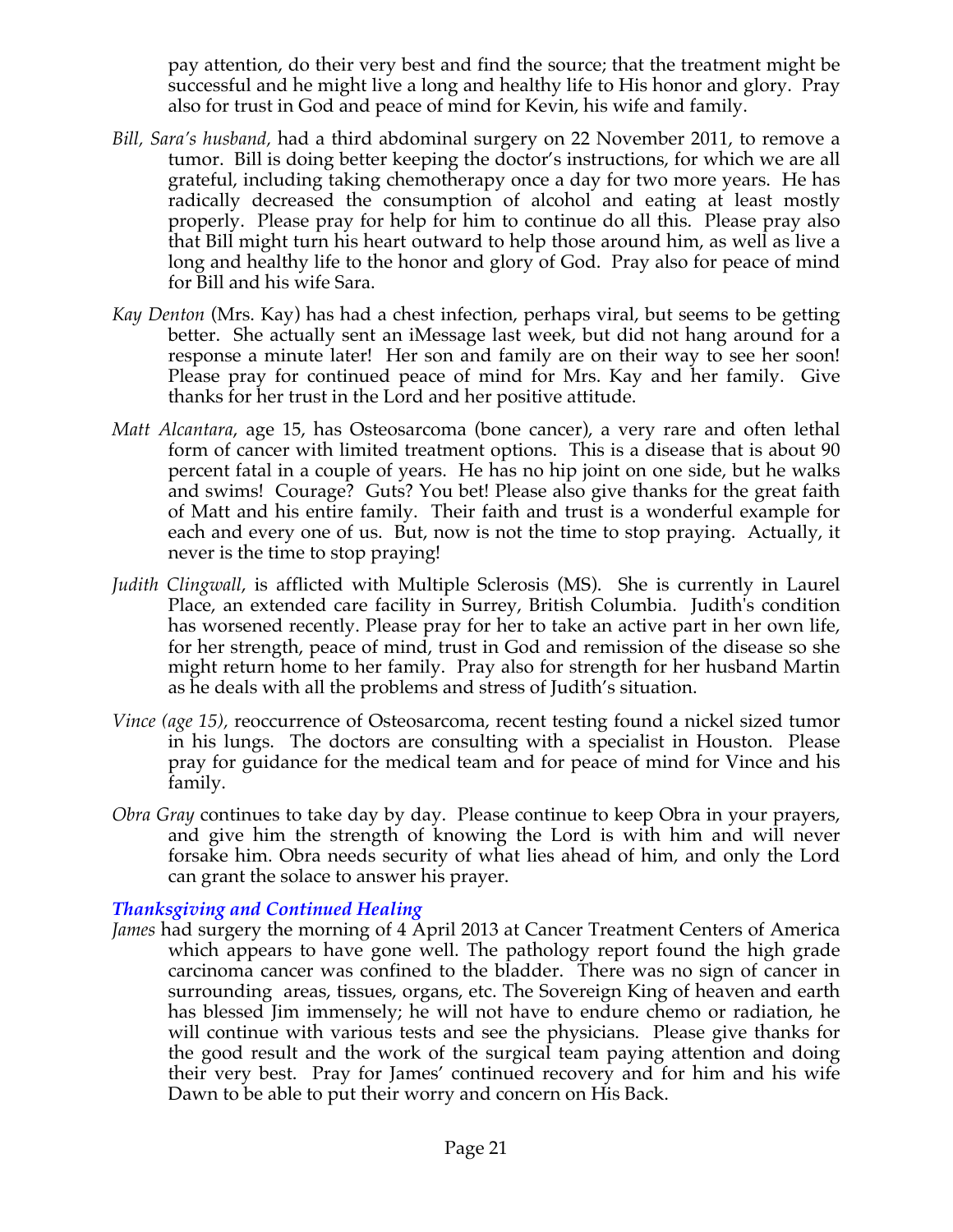- *Brian* has now finished the chemotherapy and radiation treatment for his upper lung and bronchial area cancer, which seems to have gone well; the burning is almost gone which is very good. The best news is a CT Scan on Monday of Holy Week found no indication of the cancer followed by what seems to be good CT and PET Scans on 15 May 2013. Please give thanks for this great news and pray for continued good things to go on. There is more radiation next week, but Brian is gaining strength, please give thanks for this. Brian is finally getting his sodium and seemingly hydration levels up. Please give thanks for an increase in sodium uptake and retention. Please also pray Brian will rest and not over extend himself. Please pray for peace of mind and trust in God for Brian and his fiancé Mel, so he can rest and gain strength; pray for the medical team treating him to continue to pay close attention and do their very best; pray also he can quit smoking.
- *Jeff* had successful surgery on Monday 4 March 2013, at Vanderbilt Medical Center to remove his esophagus as the doctors felt this is the only remedy for precancerous and cancerous cells in his esophagus and stomach. Please give thanks for the successful surgery and pray that his pain level will go down and he will recover quickly. Pray for Jeff and his family to keep their faith in God and let him carry their worries.
- *Rick* is recovering from hip replacement surgery in the middle of February 2013.
- *Buzz Baron* had C5-6 surgery the morning of 3 March 2013, which went well. Please give thanks for the surgical team paying attention and doing their best and for a good result; pray also for a full and rapid recovery.
- *Karen* had surgery the afternoon of 1 March 2013 to remove a spot on her lung; the surgery went well and the spot was benign. Please give thanks for the great result. Pray also for continued trust in God and peace of mind for Karen, as well as a rapid recovery.
- *Dick*'s left arm was amputated after treating for Merkel Cell carcinoma over a year. He is now believed to be cancer free and is waiting to be fitted with an artificial arm. Please join Dick and his family in giving thanks to Our Lord Jesus Christ for his recovery as well as for their trust in God.
- *Traci* had surgery colon cancer on 27 December 2012. The surgery went very well and she appears to be cancer free. But, she had a pulmonary embolism and another clot in the artery to the spleen which will keep her in the hospital for at least several days. Traci is beginning to be weary of her medical situation. Please pray that she will not become despondent. Pray that she will open her heart to God's Grace that He might enter in to her heart and strengthen her.
- *Bob Smouse* had shoulder surgery on 28 November 2012. He would appreciate your thanksgiving prayers. While the surgery apparently went well, he is still in pain and would also appreciate prayers for continued healing and the pain to subside. He promises to work very hard on recovery therapy.
- *Carol Stone*, the sweet wife of Mike Stone, seems to have recovered far better than expected from a severe brain bleed. She thinks she can walk, etc., even though she cannot. She has improved and is nearly able to stand up by herself; this makes it almost certain that she will have another fall. Presently she can stand and walk a little with a great deal of assistance. Hopefully this means she will ultimately be able to walk, at least with the aid of a walker or cane. What's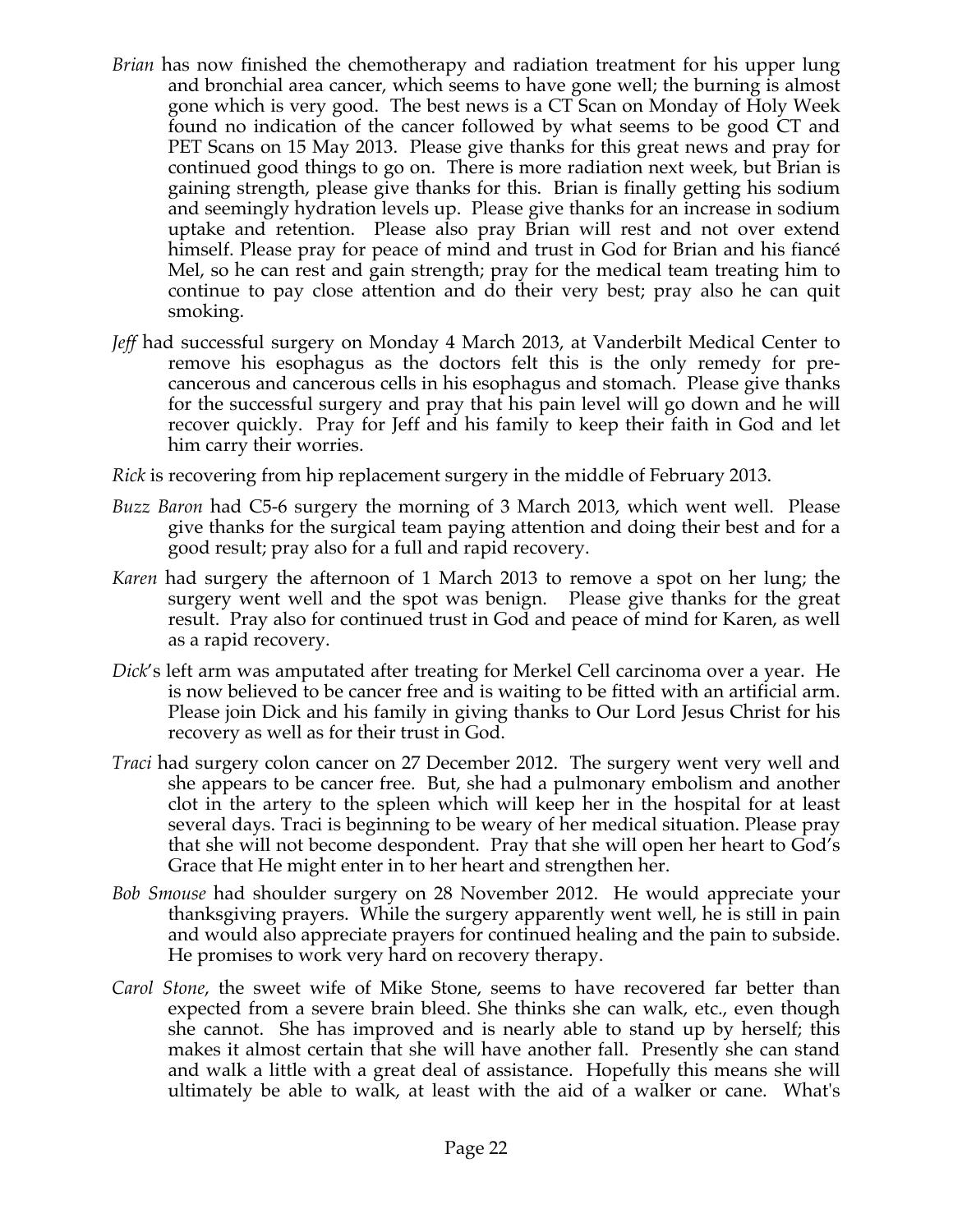holding her back at the moment is her cognitive deficits and they are trying to find a place to get her more therapy

Please pray for peace of mind and trust in God for Mike, guidance for the medical team treating Carol and strength for Carol as well as faith and trust. No one can ever understand the why of these things here on earth. Sara who passed this request on asks that you pray in both faith and hope.

*Muriel Pappin* broke her hip in a fall and had surgery on 21 November 2012. Muriel was home, but has had complications and went back in the hospital. She is now back home. Please give thanks for her return home and pray for her continued recovery.

#### *Business*

*Mark's* business is in difficulty. He works in a shrinking field, of which he is one of the country's true masters, but there is little work available. He asks that you pray that he can find a way to survive in his industry, which he loves and needs his talents. Pray he can find new sources of business and new ways of doing things, perhaps someone to partner with to better use his talents. Pray also for those who work for and with him that they might do their best to help.

### *Employment*

- *Catherine and Lewis* are at a low ebb due to a struggle for employment. Your fervent prayers will be appreciated.
- Lori is considering a potential change in her employment. Please pray for God's guidance in considering all aspect of her potential work.
- *Rodriguez Family* are looking for work. It seems many obstacles have been put in their way of finding employment. Please pray they will find employment with a firm that will be able to use their considerable skill and hard work to benefit both the firm and the family.
- *Sarah* is concerned about the future with her company. She would appreciate prayers for her continued employment and that her firm might find more and better ways to use her considerable skills.

### *Financial Guidance and Healing*

*David and Lorna* are having financial problems. They are trying to find a smaller home which may be more affordable. *Lorna* has had an ongoing battle with brain cancer, her trips back and forth to the hospital have drained their finances to the point they sometimes struggle to have enough food in the house. Pleaser pray for Lorna's healing and guidance on how they might handle the financial difficulties in which they have found themselves.

### *Guidance*

*Earl* to read and understand Scriptures he has been given.

- *Steve Sundberg* had a heart attack after Easter 2011, then a five-way heart by-pass. In addition to the bypass surgery, he has been through a horrible divorce and lost his job after some 30 years service. Steve is very thrifty and a good investor so he is reasonably ok financially. The best thing is that he has trust in the Lord.
- *Jeanette* has had many members of her family die from diabetes and several are near death now. Jeanette does not know the Lord and is despondent and perplexed about her family and herself. Please pray she can open her heart to allow the Holy Ghost in to bring her knowledge and understanding.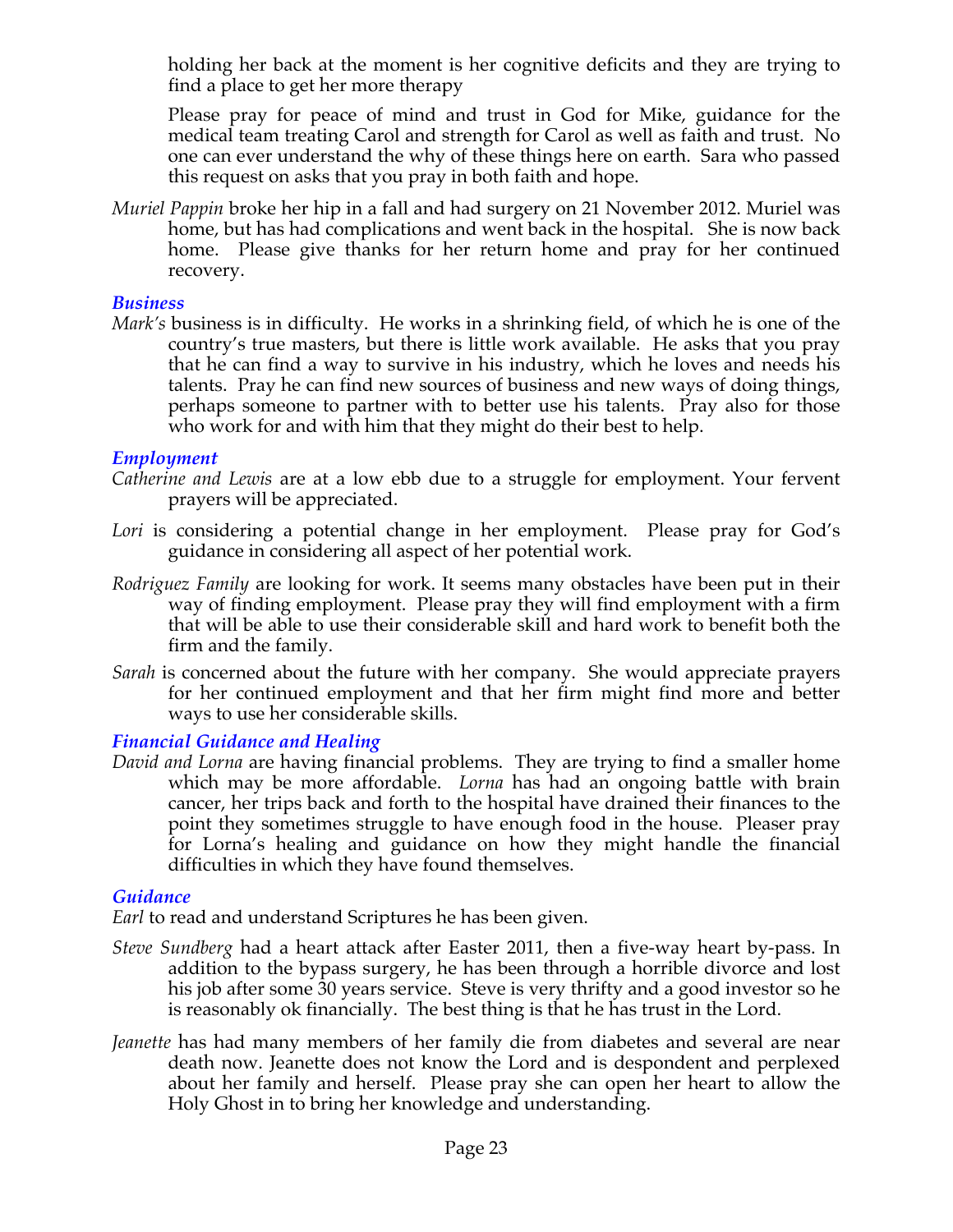- *Christy* just lost her sister in an automobile accident; this follows closely the loss of two family. Please pray she can let our Lord Jesus Christ carry all her sorry, worry and care at this extremely difficult and stressful time.
- *Dr. Elizabeth Raj* is teaching a biblical approach to the psychological problems facing many in our society today. She is battling against the growing influence of worldly psychology adopted by the churches themselves. Elizabeth constantly stresses answers are found between the covers of that precious Book, the Holy Bible. Please pray for encouragement, strength, fortitude and courage for her.
- *Daniel and Danielle* are experiencing family strife as a result of custodial issues with a daughter. Please pray they and those they strive with might look to the child's best interests in their time of difficulty and disagreement; to work for her best interests and not use her as a weapon amongst themselves.
- *Abigail* is a teenager who has behavior problems. She feels she is in an area of mental darkness. Please pray that she might look to God for help and not within herself.
- *Sara* asks that you pray for guidance for her as she deals with the stresses of her family and life. Pray that she can separate those things which she can affect from those things which she cannot and give her grace to accept that she cannot do everything and can only change those things within her control. She asks for God's help to grow her business while keeping up with the needs of her mother and husband and healing her own problems.

*Jacquie* to open her heart to God and accept His Love and Grace.

*Hap* asks you to pray he might be able to trust God will help him make the right decisions at the right time and not to worry uselessly, to change those things he can change, accept those things he cannot change, sleep well to be able to do the correct things with a clear head and that he will open his heart to the Holy Ghost.

# *Thanksgiving*

- *Betsy* has fully recovered from her sprained ankle and give thanks for the rapid recovery, she asks you do likewise.
- *David* has been able to return to the ministry after a heart attack mid February 2013, and stent insertion, he is now home. Please join David in giving thanks for his survival and recovery.

# *New Ordination*

*Reverend Deacon Wilson Menoia* was ordained this Pentecost 19 May 2103, by Bishop Zephaniah Legumana. As a deacon, Wilson has established with others a congregation of many in Bambir Village, Santa Cruz, Solomon Islands. Please pray that many will come to know our Lord Jesus Christ through this congregation in the middle of the South Pacific. The Lord has worked much through Wilson, may He continue to do so.

**ALMIGHTY** God, be pleased to remember with thy mercy and love all those who minister before thee in holy things. Prosper the great work in which he is engaged. minister before thee in holy things. Prosper the great work in which he is engaged. Enable him faithfully to preach thy Word, and rightly and duly administer thy holy sacraments. May he always uphold Christ, both by his words and in his life, and in all things set forward thy glory; through Jesus Christ our Lord. *Amen*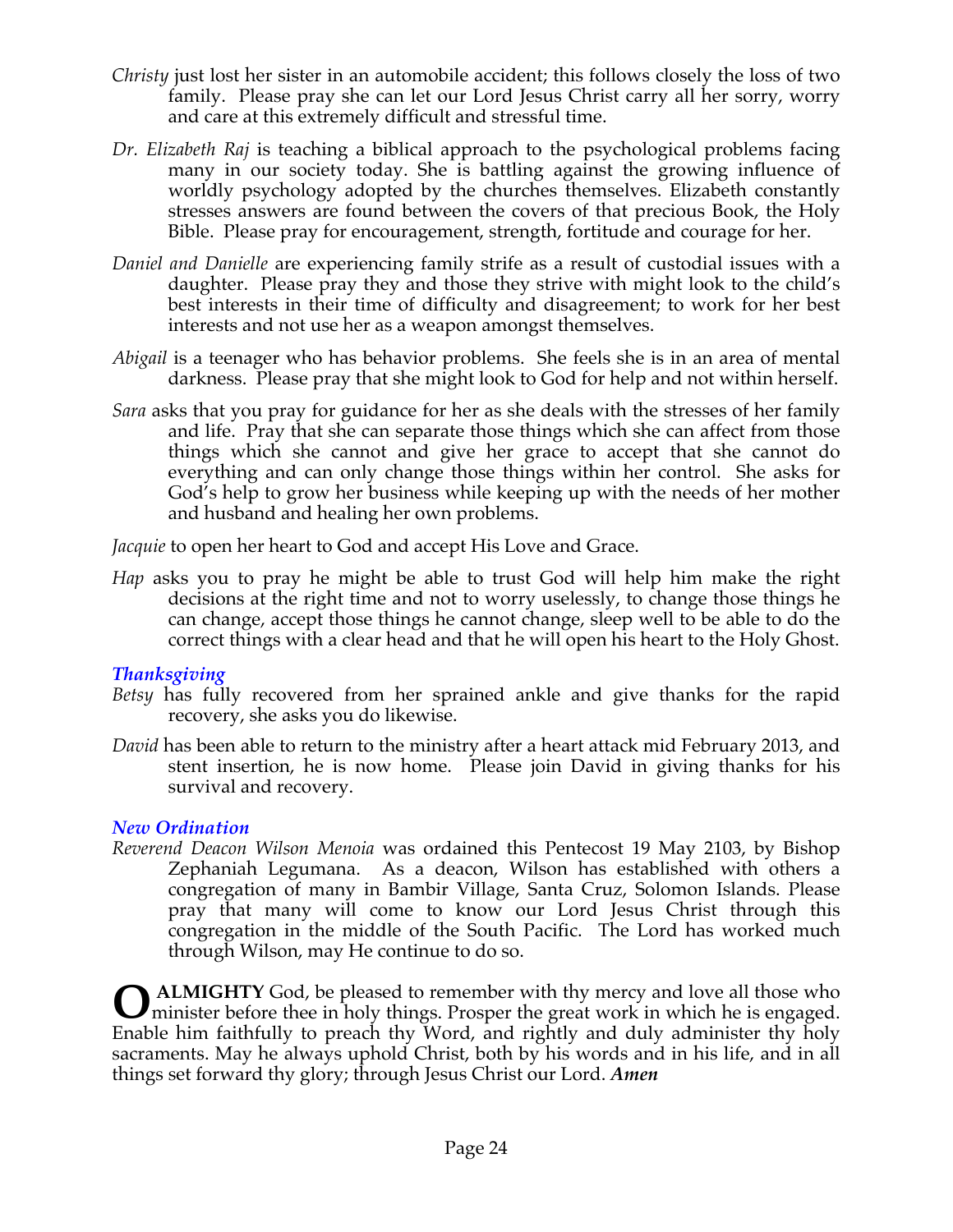# *AOC Congregations*

- *Saint Joseph of Arimathea Anglican Orthodox Church* is under a lot of stress. We all are, but they need even more prayer. Rev Roger Jessup, their wonderful minister, is pressed by the duties of a primary care giver, in addition to all the worries of this world. They have one of their family's primary breadwinners who will be soon unemployed, absent His intervention. Roger's niece will lose her job at the end of the year when her tech center shuts down. As Rev Roger said so eloquently, "We must pray for those who mean us harm and deprive us of our property are our enemies: Our LORD has so commanded us." We must pray they will see light and cleave to it while turning their backs on the Prince of this World. Equally important, we must pray that the Lord will raise up a political leader from among us as He has done in the past. Pray also for trust in God for each member of the parish and for them to find economic relief.
- *Rev Rick Reid* is the minister of the new AOC congregation in Newton, North Carolina, Saint Andrews Anglican Church. Their first Sunday was 5 May 2013. Please pray Rick will be able to bring God's Word to the people in and near Newton.
- *Reverend Wilson Menoia* has one of the new congregations in the Solomon Islands. The Rev. Menoia and his members in the Temotu Province were recently hit by the tsunami and you all prayed for and helped the members then. Now they are facing a tsunami of human beings (works of the Devil) and ask that you pray for them. They are in the Eastern end of the Islands and a ways away from the established congregations in these islands. Please pray for them as they bring souls to Christ as they establish His Church.

# *Guidance for Ministers*

*Rev LTC Al Ryan* has been appointed Deacon-In-Charge of the mission parish of St. Augustine of Canterbury Anglican Church, Anglican Church in America (ACA) parish in Old Orchard Beach, Maine. It is a small but growing mission, which has been plagued by clergy change. Al, the diocesan pilot, has been appointed for one year, during which time he is to help them identify what their needs are for a vicar. He has done this before and asks you to pray for God's help one more time; not only for himself, but for the parish.

### *Armed Forces & Contractors*

Airman Donny Patton (Bagram AB, Afghanistan), Jordan (USMC – Fleet Marine Force - Pacific), Trevor (USAF - KC-10 Boom Operator – New Jersey), Trevor (USN – Whidbey Island, EF-18 Pilot), Kurt Thomas (USN – Guam)

### *Persecuted*

Around the world, Christians are under attack, not only in the Muslim world, but from Hindus and others in India. Also, they are under continual attack in the name of "Separation of Church and State" in the western world, as it becomes actively atheist or pro-devil buddy. Please pray for God's guidance and protection for all persecuted Christians and those around them.

### *Various Special Requests*

The people of India give thanks for relief from the heat with a depression in the Bay of Bengal. With intermittent and un-declared power outages they have been subject to terrible conditions. More than 545 people have died in the region from sunstroke.

We ask that you pray, please ask God that the Holy Ghost might give you insight into